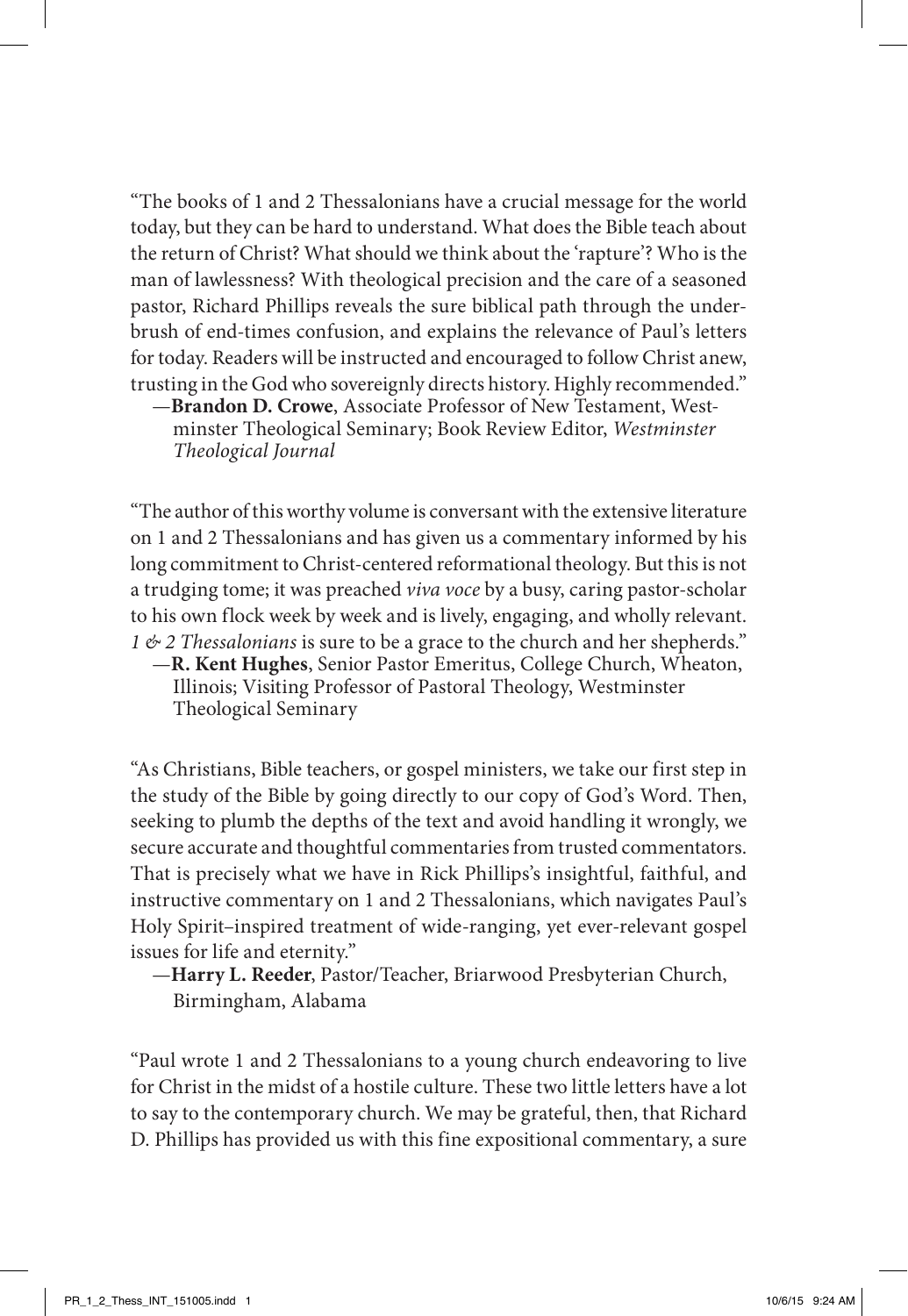and insightful guide to understanding and applying these epistles. Whether you want to be a better reader of God's Word or are called to preach or teach the Bible in the church, pick up this book and let it help you to prize afresh the riches of these two epistles."

—**Guy Prentiss Waters**, James M. Baird Jr. Professor of New Testament, Reformed Theological Seminary, Jackson, Mississippi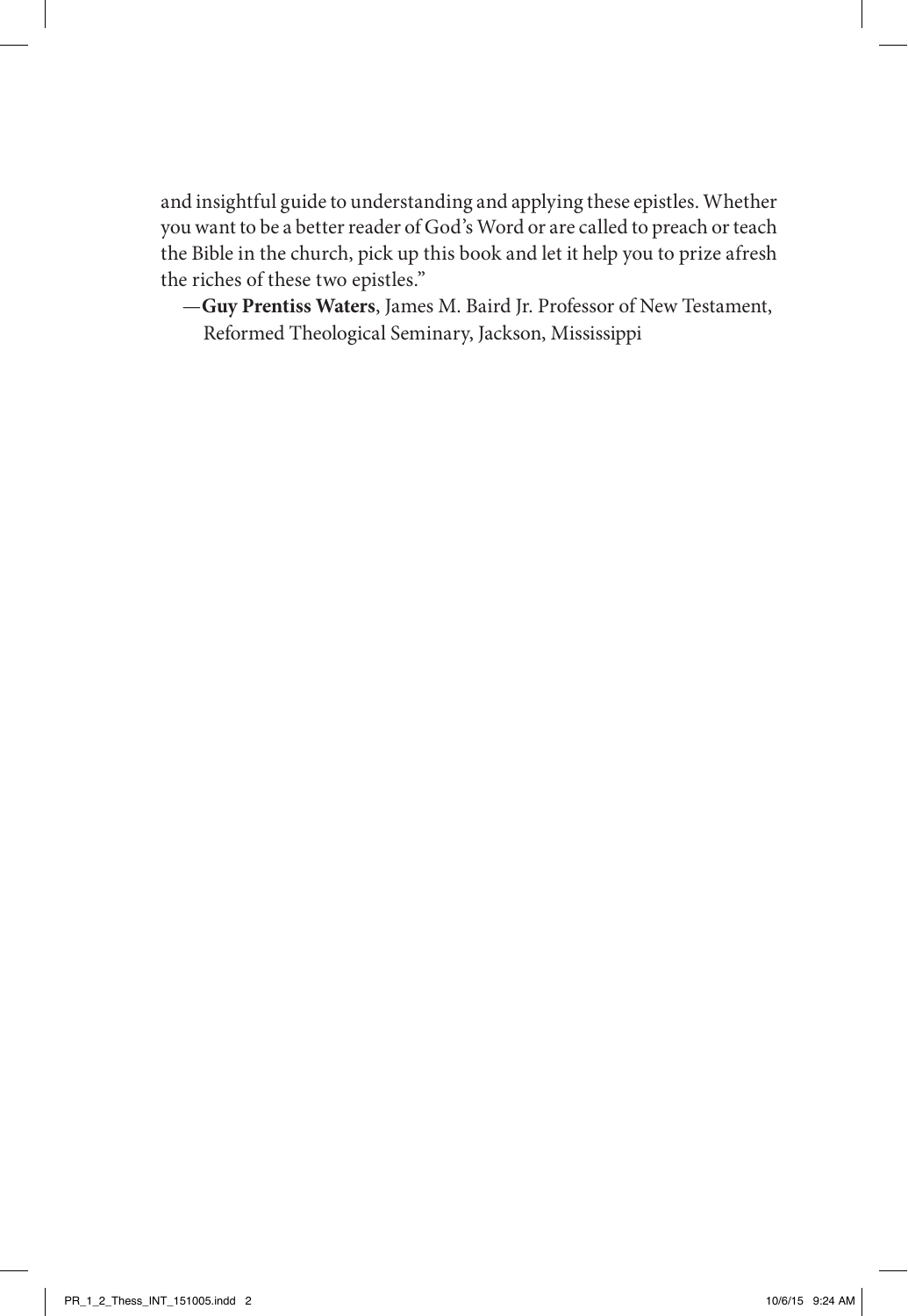*1 & 2 Thessalonians*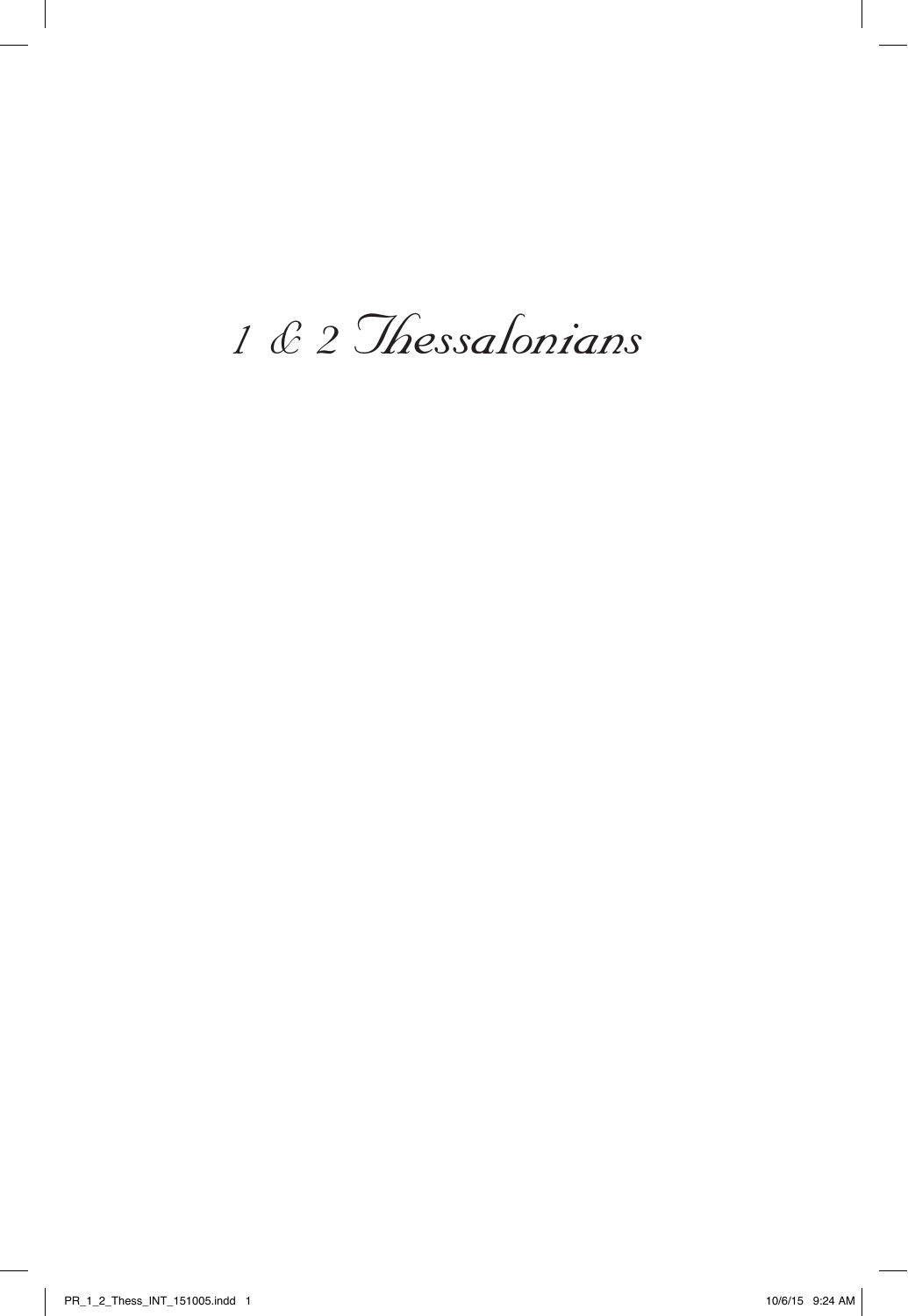### Reformed Expository Commentary

*A Series*

*Series Editors*

Richard D. Phillips Philip Graham Ryken

*Testament Editors*

Iain M. Duguid, Old Testament Daniel M. Doriani, New Testament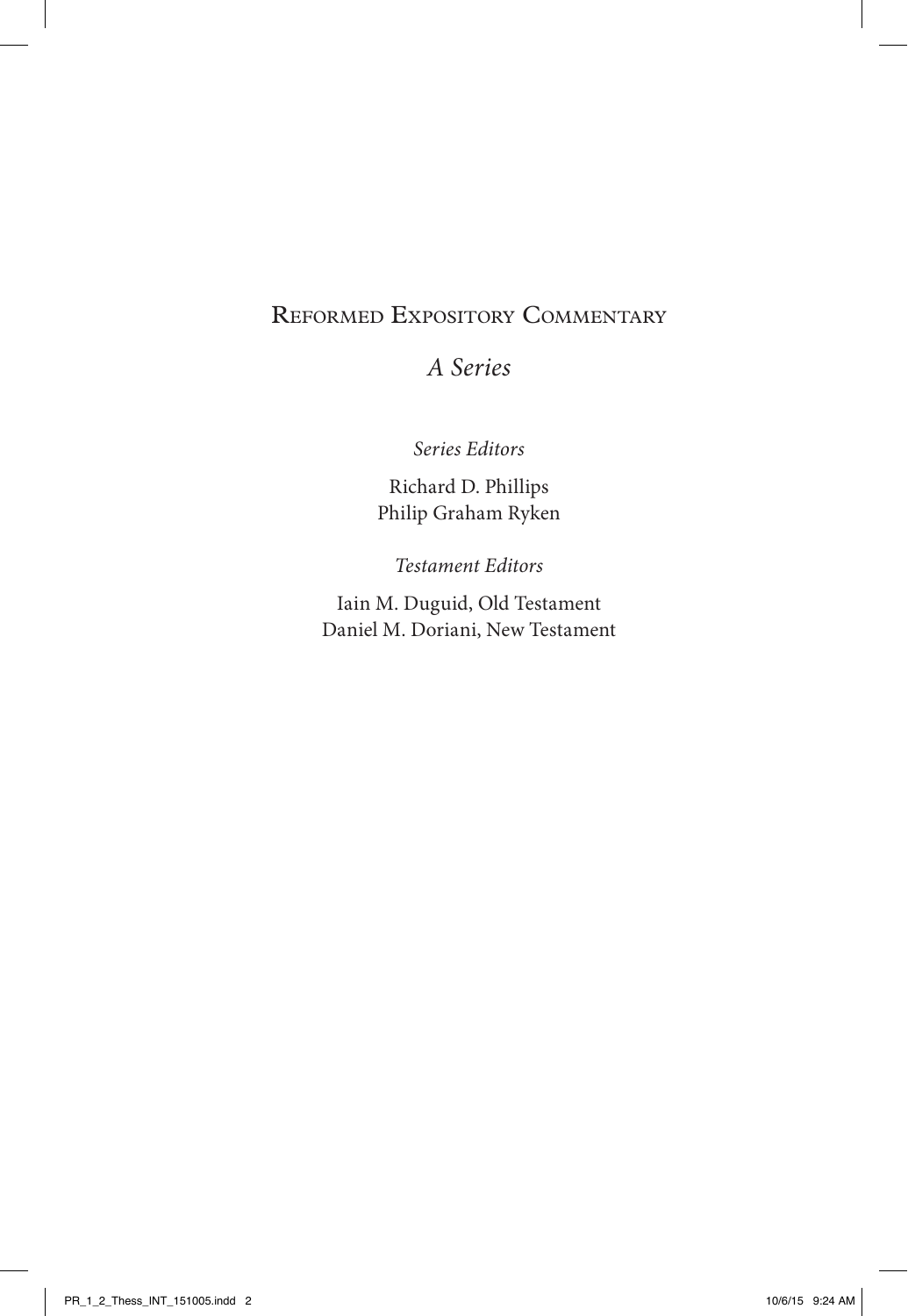*1 & 2 Thessalonians*

## Richard D. Phillips

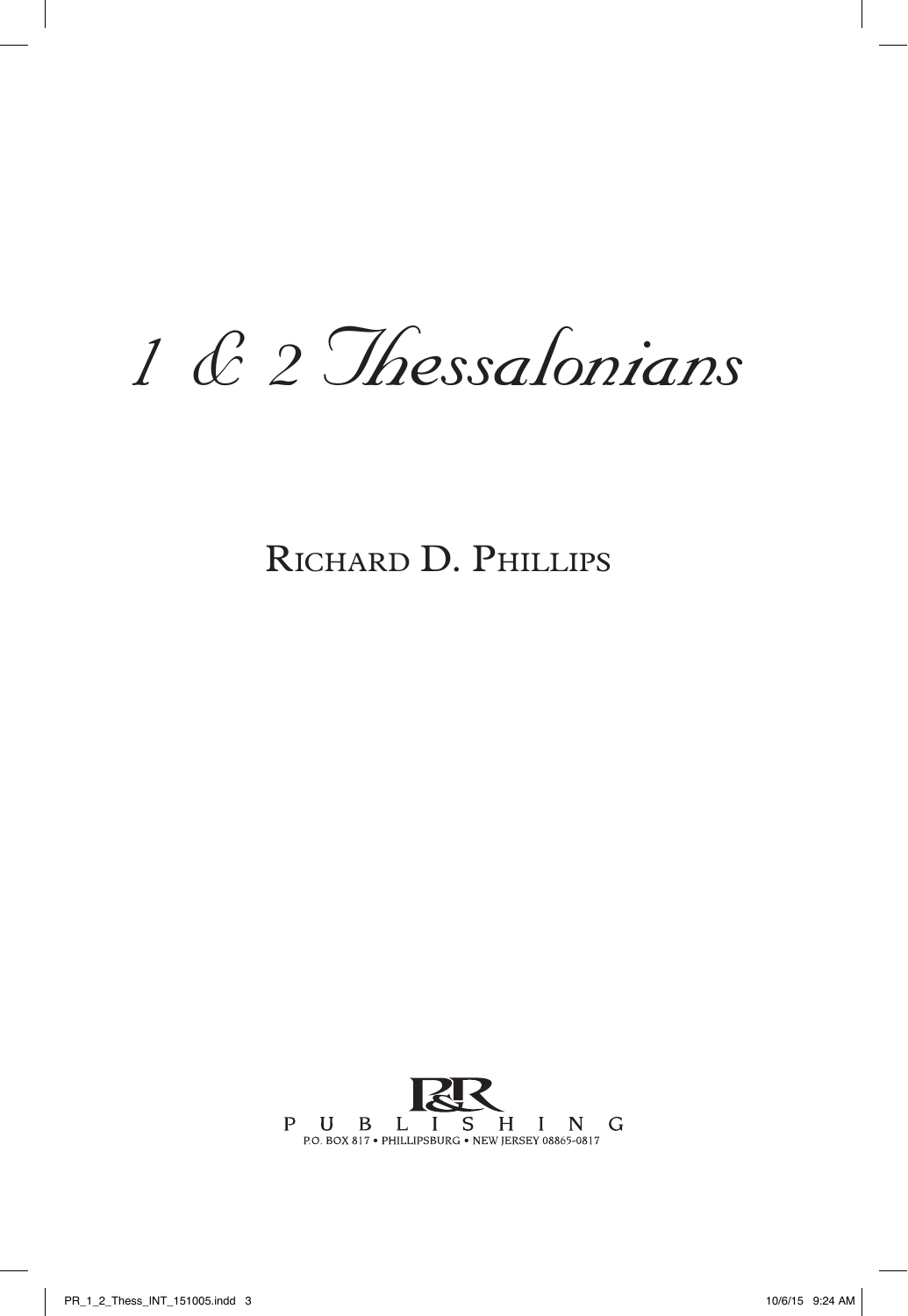© 2015 by Richard D. Phillips

All rights reserved. No part of this book may be reproduced, stored in a retrieval system, or transmitted in any form or by any means—electronic, mechanical, photocopy, recording, or otherwise—except for brief quotations for the purpose of review or comment, without the prior permission of the publisher, P&R Publishing Company, P.O. Box 817, Phillipsburg, New Jersey 08865–0817.

Unless otherwise indicated, Scripture quotations are from The Holy Bible, English Standard Version, copyright © 2001 by Crossway, a publishing ministry of Good News Publishers. Used by permission. All rights reserved. All quotations are from the 2007 text edition of the esv.

Scripture quotations marked (niv) are from the HOLY BIBLE, NEW INTERNATIONAL VERSION®. NIV®. Copyright © 1973, 1978, 1984 by International Bible Society. Used by permission of Zondervan Publishing House. All rights reserved.

Scripture quotations marked ( $N K y w$ ) are taken from the New King James Version<sup>®</sup>. Copyright © 1982 by Thomas Nelson, Inc. Used by permission. All rights reserved.

Italics within Scripture quotations indicate emphasis added.

ISBN: 978-1-59638-977-9 (cloth) ISBN: 978-1-59638-978-6 (ePub) ISBN: 978-1-59638-979-3 (Mobi)

Printed in the United States of America

### **Library of Congress Cataloging-in-Publication Data**

Phillips, Richard D. (Richard Davis), 1960- 1 & 2 Thessalonians / Richard D. Phillips. pages cm. -- (Reformed expository commentary) Includes bibliographical references and index. ISBN 978-1-59638-977-9 (cloth : alk. paper) -- ISBN 978-1-59638-978-6 (epub) -- ISBN 978-1-59638-979-3 (mobi) 1. Bible. Thessalonians--Commentaries. I. Title. BS2725.53.P484 2015 227'.8107--dc23

2015017406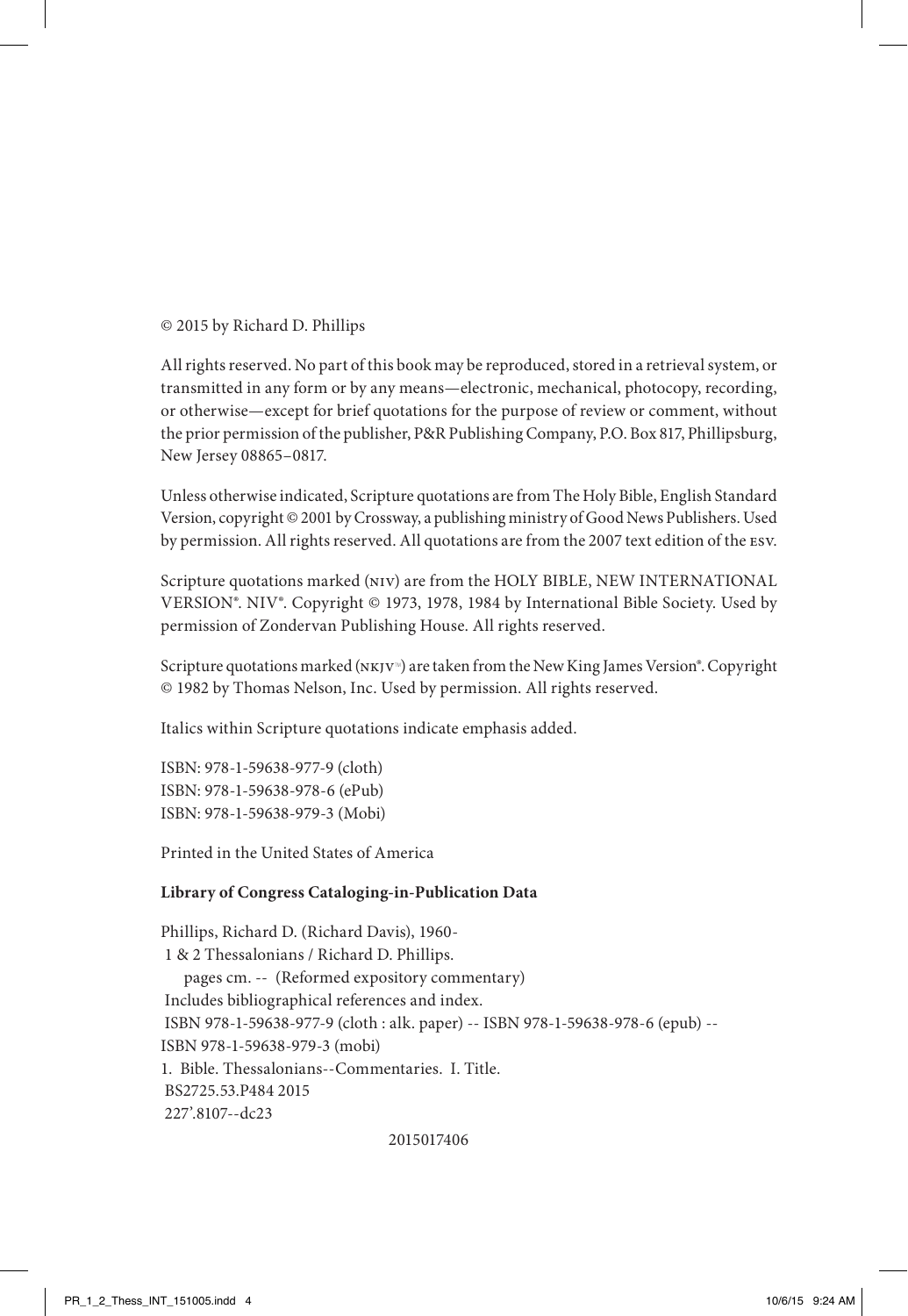To L. Edgar Barnhill III, with thanks for his stalwart friendship in Christ, and to Him who is coming when the final trumpet sounds (1 Thess. 4:16).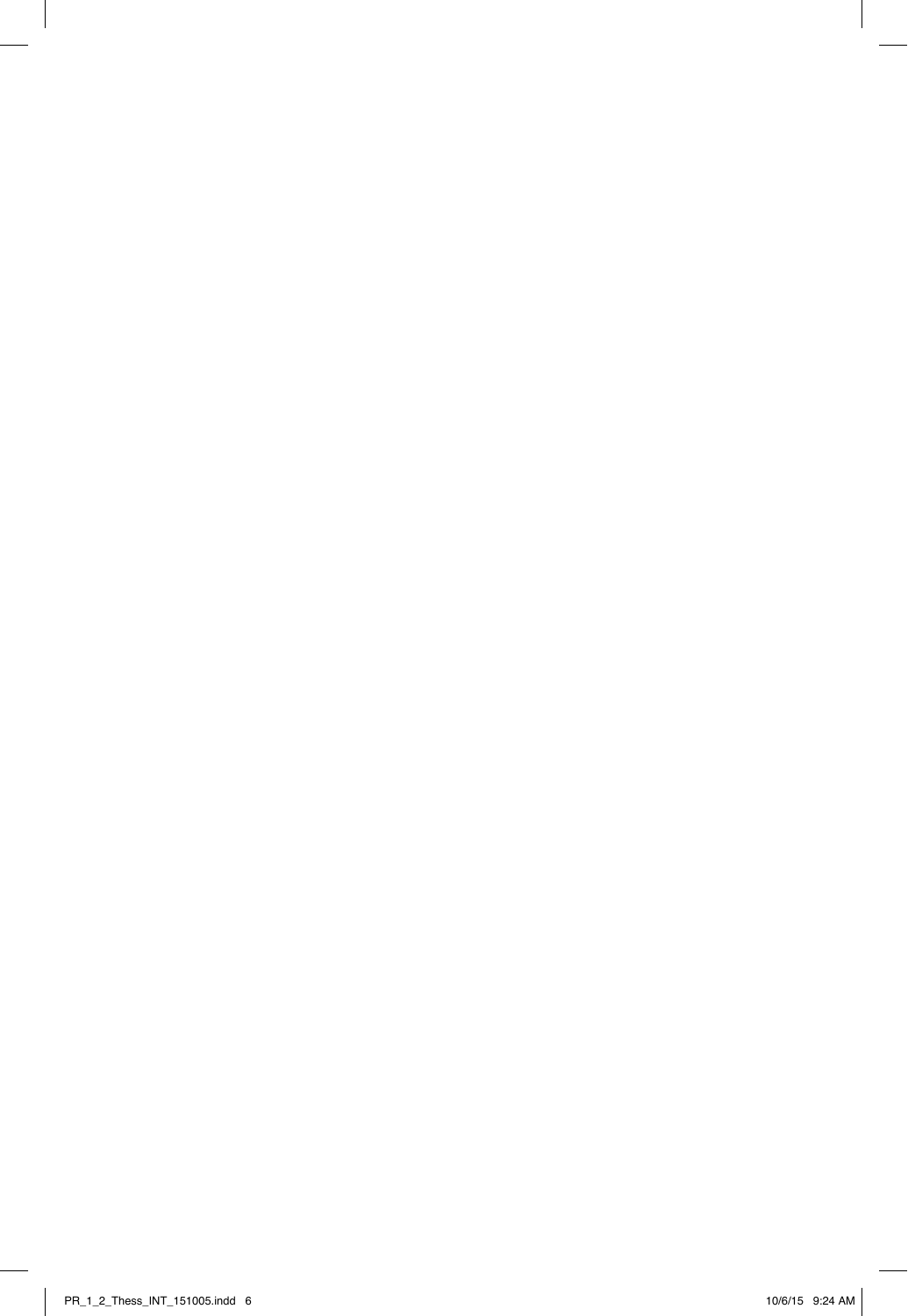# CONTENTS

 Series Introduction ix Preface xiii

### **1 Thessalonians: Standing Fast in the Lord**

| 1. To the Thessalonians: 1 Thessalonians 1:1<br>1                |
|------------------------------------------------------------------|
| 2. A Prayer of Thanks: 1 Thessalonians 1:2-3<br>12               |
| 3. Election and Its Effects: 1 Thessalonians 1:4-5<br>22         |
| 4. Receiving God's Word: 1 Thessalonians 1:5-7<br>32             |
| 5. A Model Reputation: 1 Thessalonians 1:8-10<br>43              |
| 6. Ministry Not in Vain: 1 Thessalonians 2:1-8<br>54             |
| 7. Worthy of the Calling: 1 Thessalonians 2:9-12<br>65           |
| 8. Not of Men but of God: 1 Thessalonians 2:13-17<br>75          |
| 9. Moved by Afflictions: 1 Thessalonians 2:17-3:5<br>86          |
| 10. Now We Live: 1 Thessalonians 3:6-10<br>96                    |
| 11. An Apostolic Pastoral Prayer: 1 Thessalonians 3:11-13<br>106 |
| 12. Sovereignty and Sanctification: 1 Thessalonians 4:1-8<br>116 |
| 13. Sexual Purity: 1 Thessalonians 4:3-8<br>126                  |
| 14. Concerning Brotherly Love: 1 Thessalonians 4:9-12<br>137     |
| 15. The Coming of the Lord: 1 Thessalonians 4:13-18<br>148       |
| 16. Grieving with Hope: 1 Thessalonians 4:13-14<br>159           |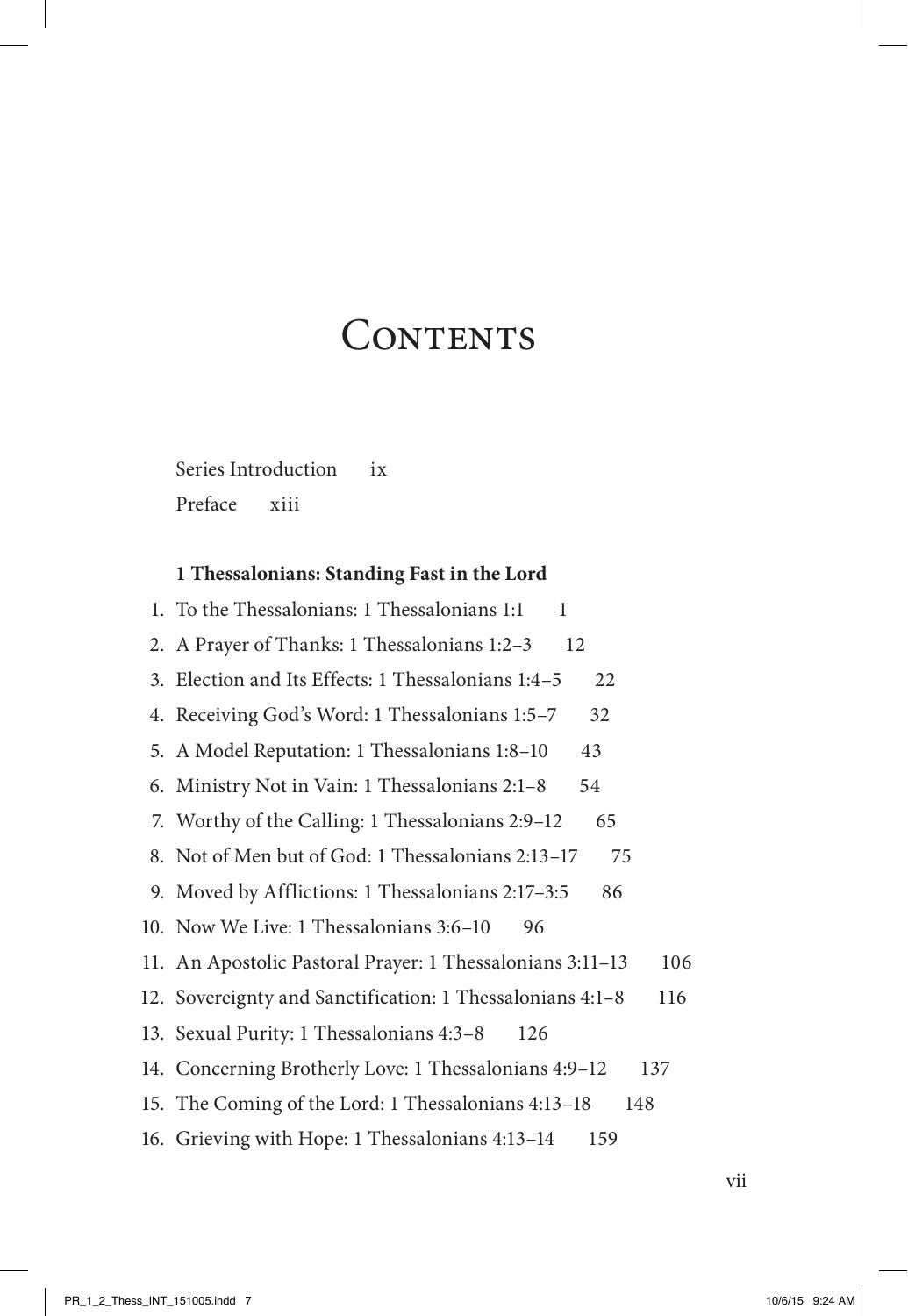### *Contents*

17. The Resurrection of the Dead: 1 Thessalonians 4:14–17 170

18. Meeting the Lord in the Air: 1 Thessalonians 4:16-18 181

- 19. Like a Thief in the Night: 1 Thessalonians 5:1–4 193
- 20. Victors Valiant: 1 Thessalonians 5:4–8 204
- 21. Destined for Salvation: 1 Thessalonians 5:9–11 215
- 22. The Church Imperative: 1 Thessalonians 5:12–13 226
- 23. A Call to Ministry: 1 Thessalonians 5:13–15 237
- 24. The Spirit of Joy: 1 Thessalonians 5:16–22 247
- 25. Faithful to Sanctify: 1 Thessalonians 5:23–28 258

#### **2 Thessalonians: In Light of Christ's Coming**

26. Growing in Faith: 2 Thessalonians 1:1–4 271 27. God's Righteous Judgment: 2 Thessalonians 1:5–8 282 28. The Biblical Doctrine of Hell: 2 Thessalonians 1:8–9 293 29. Glorified in His Saints: 2 Thessalonians 1:10–12 304 30. End-Times Dangers: 2 Thessalonians 2:1-3 315 31. The Man of Lawlessness: 2 Thessalonians 2:3–10 326 32. The Great Apostasy: 2 Thessalonians 2:3, 9–12 337 33. The Mystery of Lawlessness: 2 Thessalonians 2:5–8 348 34. To Obtain the Glory: 2 Thessalonians 2:13–15 359 35. Encouraged and Established: 2 Thessalonians 2:16–17 369 36. Praying with Confidence: 2 Thessalonians 3:1–5 379 37. Willing to Work: 2 Thessalonians 3:6–15 390 38. With His Own Hand: 2 Thessalonians 3:16–18 402

Select Bibliography of Commentaries Cited and Consulted 413 Index of Scripture 415 Index of Subjects and Names 425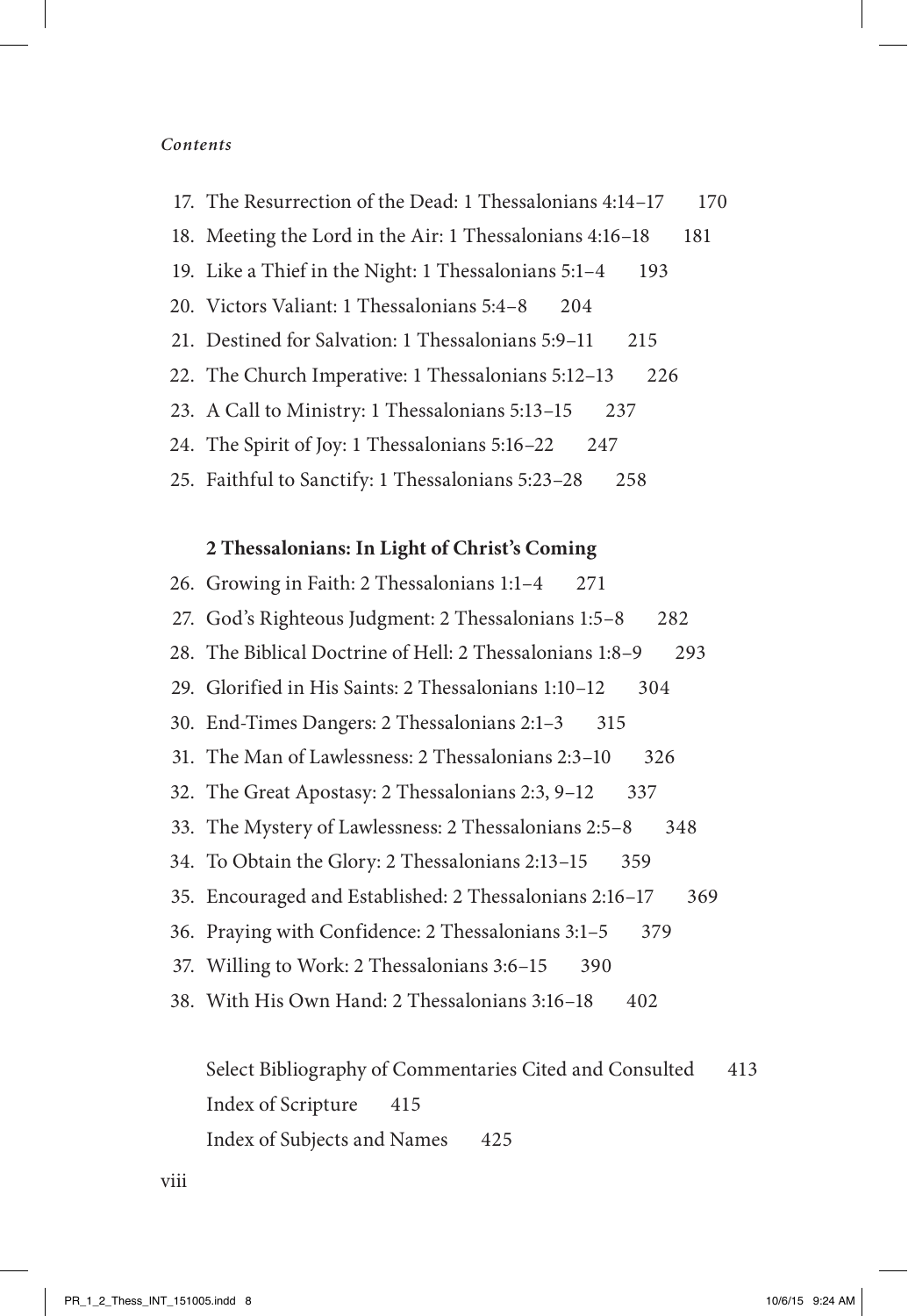# SERIES INTRODUCTION

In every generation there is a fresh need for the faithful exposition of God's Word in the church. At the same time, the church must constantly do the work of theology: reflecting on the teaching of Scripture, confessing its doctrines of the Christian faith, and applying them to contemporary culture. We believe that these two tasks—the expositional and the theological—are interdependent. Our doctrine must derive from the biblical text, and our understanding of any particular passage of Scripture must arise from the doctrine taught in Scripture as a whole.

We further believe that these interdependent tasks of biblical exposition and theological reflection are best undertaken in the church, and most specifically in the pulpits of the church. This is all the more true since the study of Scripture properly results in doxology and praxis—that is, in praise to God and practical application in the lives of believers. In pursuit of these ends, we are pleased to present the Reformed Expository Commentary as a fresh exposition of Scripture for our generation in the church. We hope and pray that pastors, teachers, Bible study leaders, and many others will find this series to be a faithful, inspiring, and useful resource for the study of God's infallible, inerrant Word.

The Reformed Expository Commentary has four fundamental commitments. First, these commentaries aim to be *biblical*, presenting a comprehensive exposition characterized by careful attention to the details of the text. They are not exegetical commentaries—commenting word by word or even verse by verse—but integrated expositions of whole passages of Scripture. Each commentary will thus present a sequential, systematic treatment of an entire book of the Bible, passage by passage. Second, these commentaries are unashamedly *doctrinal*. We are committed to the Westminster Confession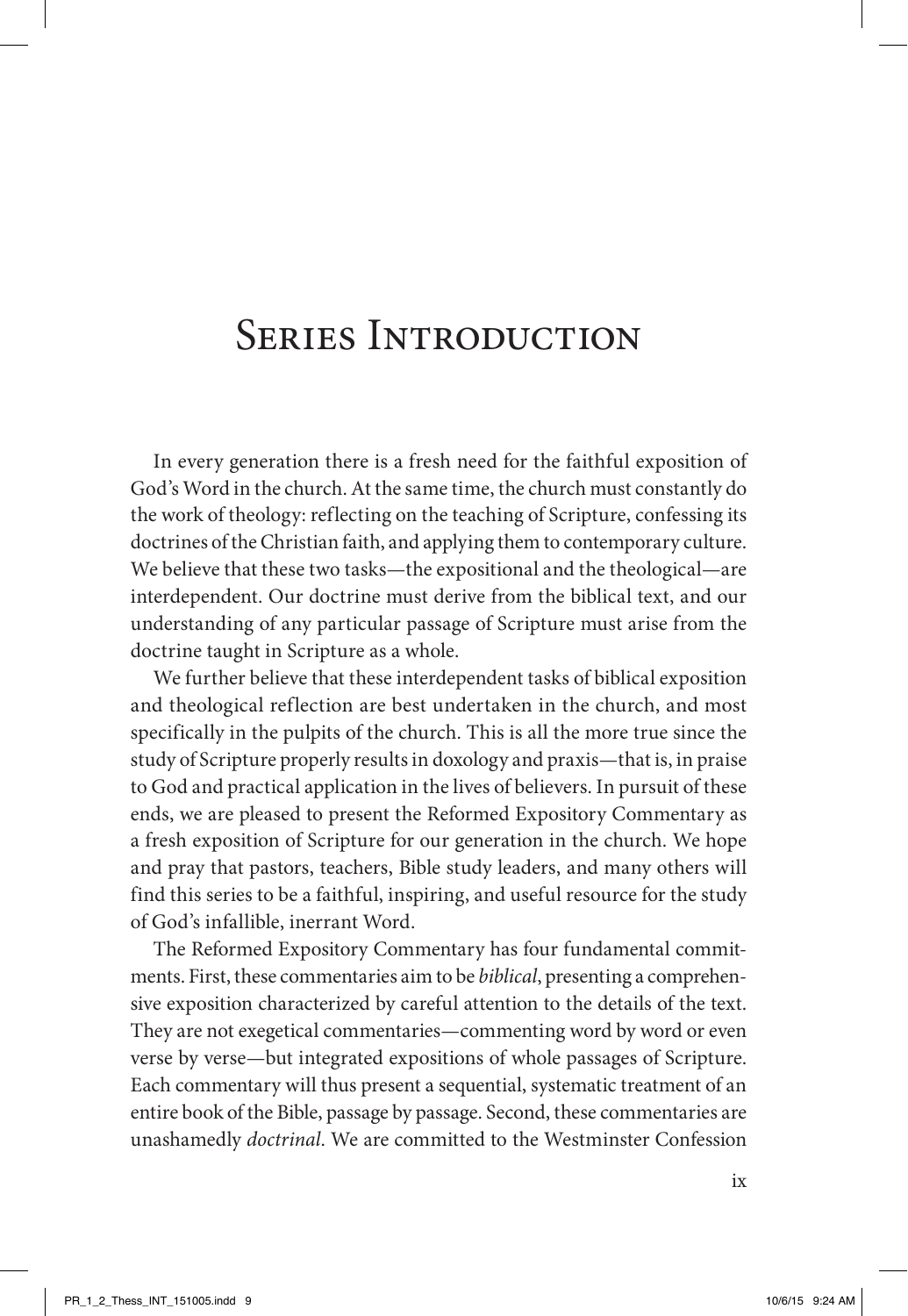#### *Series Introduction*

of Faith and Catechisms as containing the system of doctrine taught in the Scriptures of the Old and New Testaments. Each volume will teach, promote, and defend the doctrines of the Reformed faith as they are found in the Bible. Third, these commentaries are *redemptive-historical* in their orientation. We believe in the unity of the Bible and its central message of salvation in Christ. We are thus committed to a Christ-centered view of the Old Testament, in which its characters, events, regulations, and institutions are properly understood as pointing us to Christ and his gospel, as well as giving us examples to follow in living by faith. Fourth, these commentaries are *practical*, applying the text of Scripture to contemporary challenges of life—both public and private—with appropriate illustrations.

The contributors to the Reformed Expository Commentary are all pastorscholars. As pastor, each author will first present his expositions in the pulpit ministry of his church. This means that these commentaries are rooted in the teaching of Scripture to real people in the church. While aiming to be scholarly, these expositions are not academic. Our intent is to be faithful, clear, and helpful to Christians who possess various levels of biblical and theological training—as should be true in any effective pulpit ministry. Inevitably this means that some issues of academic interest will not be covered. Nevertheless, we aim to achieve a responsible level of scholarship, seeking to promote and model this for pastors and other teachers in the church. Significant exegetical and theological difficulties, along with such historical and cultural background as is relevant to the text, will be treated with care.

We strive for a high standard of enduring excellence. This begins with the selection of the authors, all of whom have proved to be outstanding communicators of God's Word. But this pursuit of excellence is also reflected in a disciplined editorial process. Each volume is edited by both a series editor and a testament editor. The testament editors, Iain Duguid for the Old Testament and Daniel Doriani for the New Testament, are accomplished pastors and respected scholars who have taught at the seminary level. Their job is to ensure that each volume is sufficiently conversant with up-to-date scholarship and is faithful and accurate in its exposition of the text. As series editors, we oversee each volume to ensure its overall quality—including excellence of writing, soundness of teaching, and usefulness in application. Working together as an editorial team, along with the publisher, we are devoted to ensuring that these are the best commentaries that our gifted authors can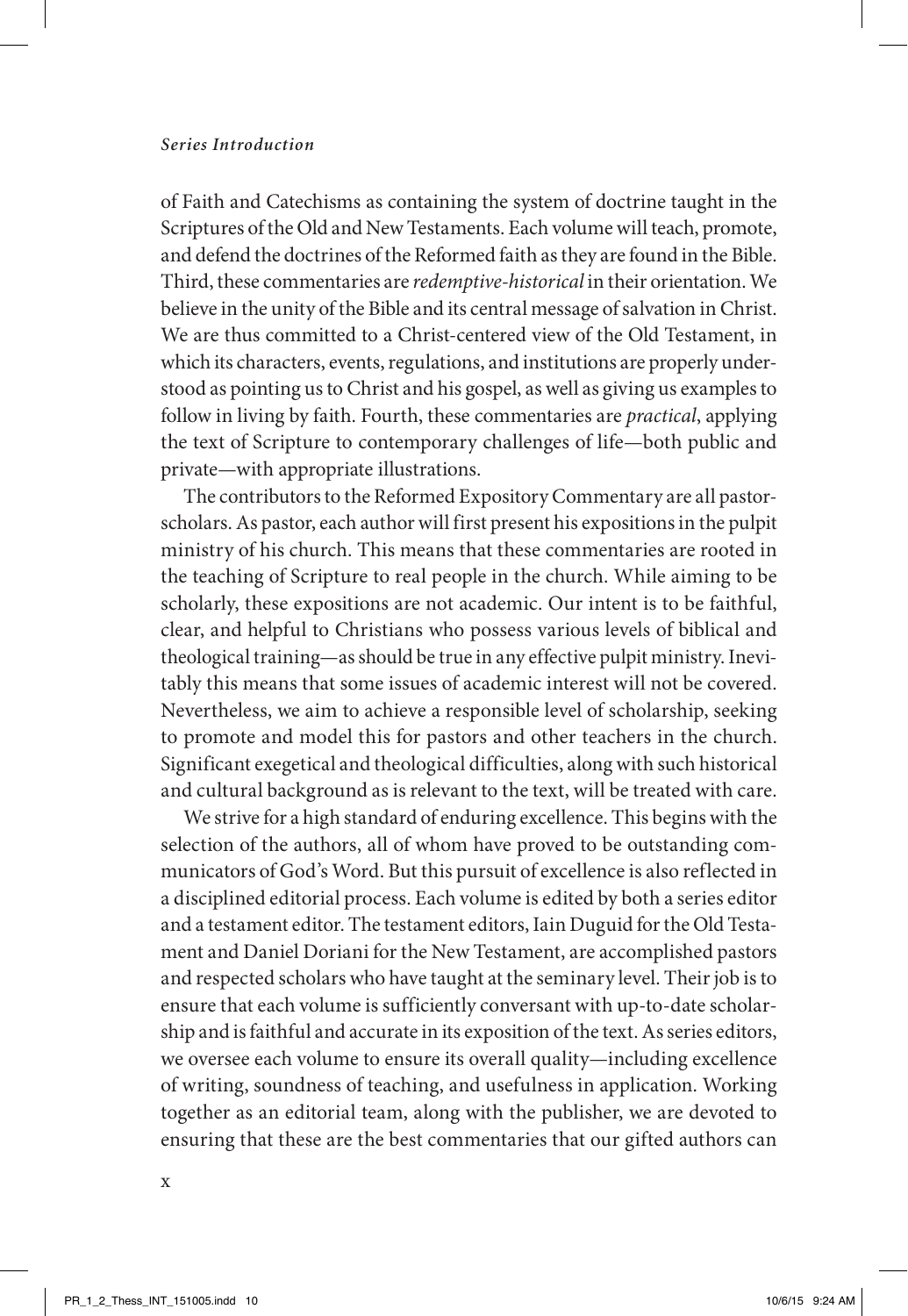provide, so that the church will be served with trustworthy and exemplary expositions of God's Word.

It is our goal and prayer that the Reformed Expository Commentary will serve the church by renewing confidence in the clarity and power of Scripture and by upholding the great doctrinal heritage of the Reformed faith. We hope that pastors who read these commentaries will be encouraged in their own expository preaching ministry, which we believe to be the best and most biblical pattern for teaching God's Word in the church. We hope that lay teachers will find these commentaries among the most useful resources they rely on for understanding and presenting the text of the Bible. And we hope that the devotional quality of these studies of Scripture will instruct and inspire each Christian who reads them in joyful, obedient discipleship to Jesus Christ.

May the Lord bless all who read the Reformed Expository Commentary. We commit these volumes to the Lord Jesus Christ, praying that the Holy Spirit will use them for the instruction and edification of the church, with thanksgiving to God the Father for his unceasing faithfulness in building his church through the ministry of his Word.

> Richard D. Phillips Philip Graham Ryken Series Editors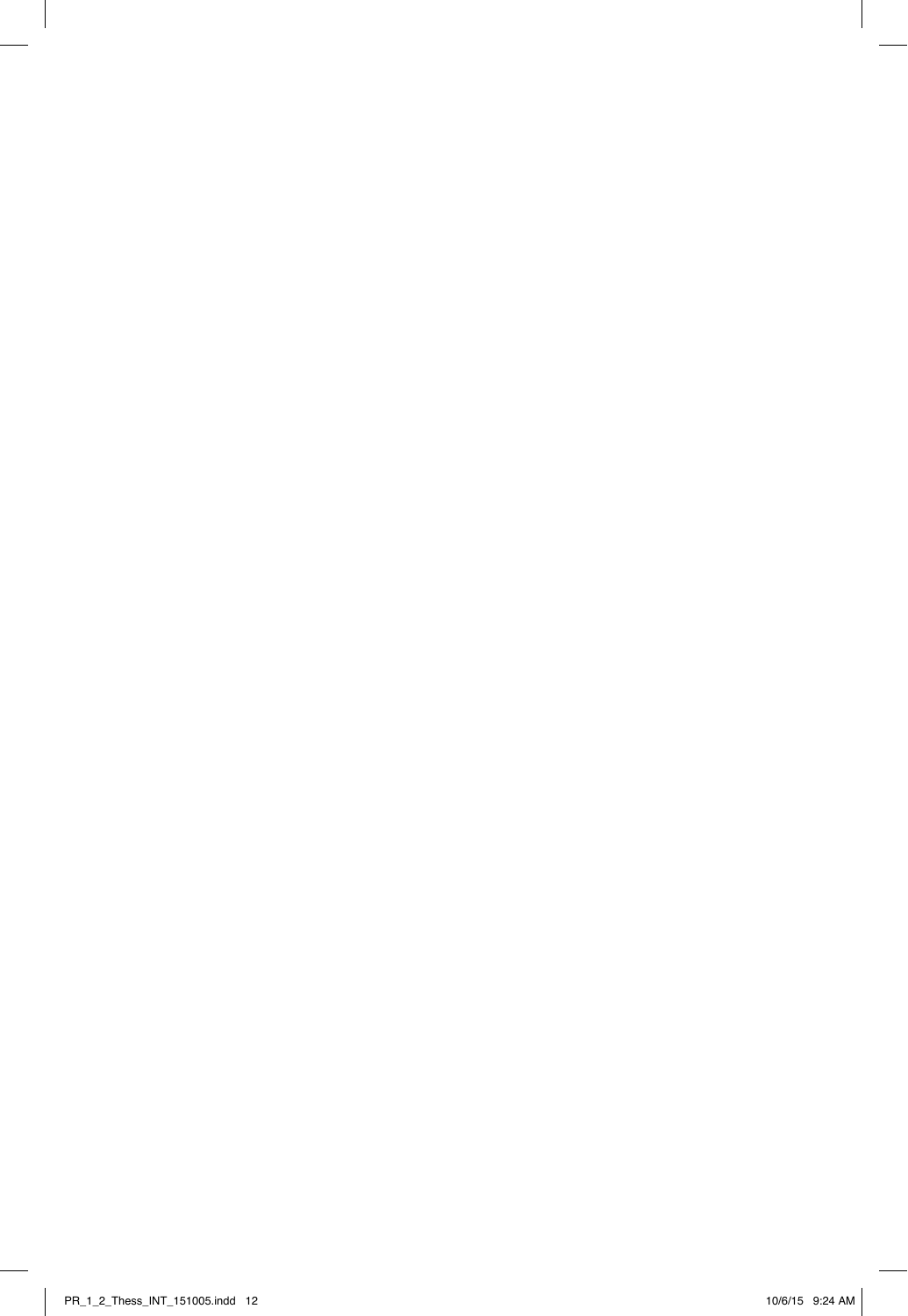## PREFACE

Paul's letters to the church in Thessalonica provide an enlightening snapshot of the life and concerns of the earliest Christian churches. Written from Corinth within weeks of Paul's sudden need to depart from his beloved Thessalonian converts, the letters express the apostle's joy that these believers excel in the most important of graces: faith and love. From this perspective, 1 and 2 Thessalonians set forth vital teaching on what makes for a good church. Paul's converts did not have political power, financial resources, or perhaps even great numbers. But having received the gospel "not as the word of men but as . . . the word of God" (1 Thess. 2:13), they possessed true spiritual riches and power. In this way these two letters, among the earliest of the New Testament, provide an excellent primer on what constitutes a healthy and thriving church, even amid adversity and with a need for continued spiritual growth. As such, these letters are a vital study for pastors and especially those called into church-planting, and also for every Christian who longs for a healthy and growing Christian life.

The letters to the Thessalonians are particularly known, however, for their concentrated doctrinal teaching regarding the second coming of Jesus Christ. Indeed, Paul's eschatology in these letters is of primary importance for those seeking a firm understanding of end-times teaching. It is my conviction that Paul's teaching here reproduces in a doctrinally clear fashion the teaching of Jesus' Olivet Discourse in Matthew 24–25 and Luke 21. Thessalonians also provides an essential doctrinal grid for approaching the book of Revelation. As such, the apostle's clear and orderly teaching in these letters is a vital resource not only for properly understanding Christ's return but also for inciting a joyful anticipation that agrees with the earliest Christians' fervent desire. In my view, one of the great tragedies today is that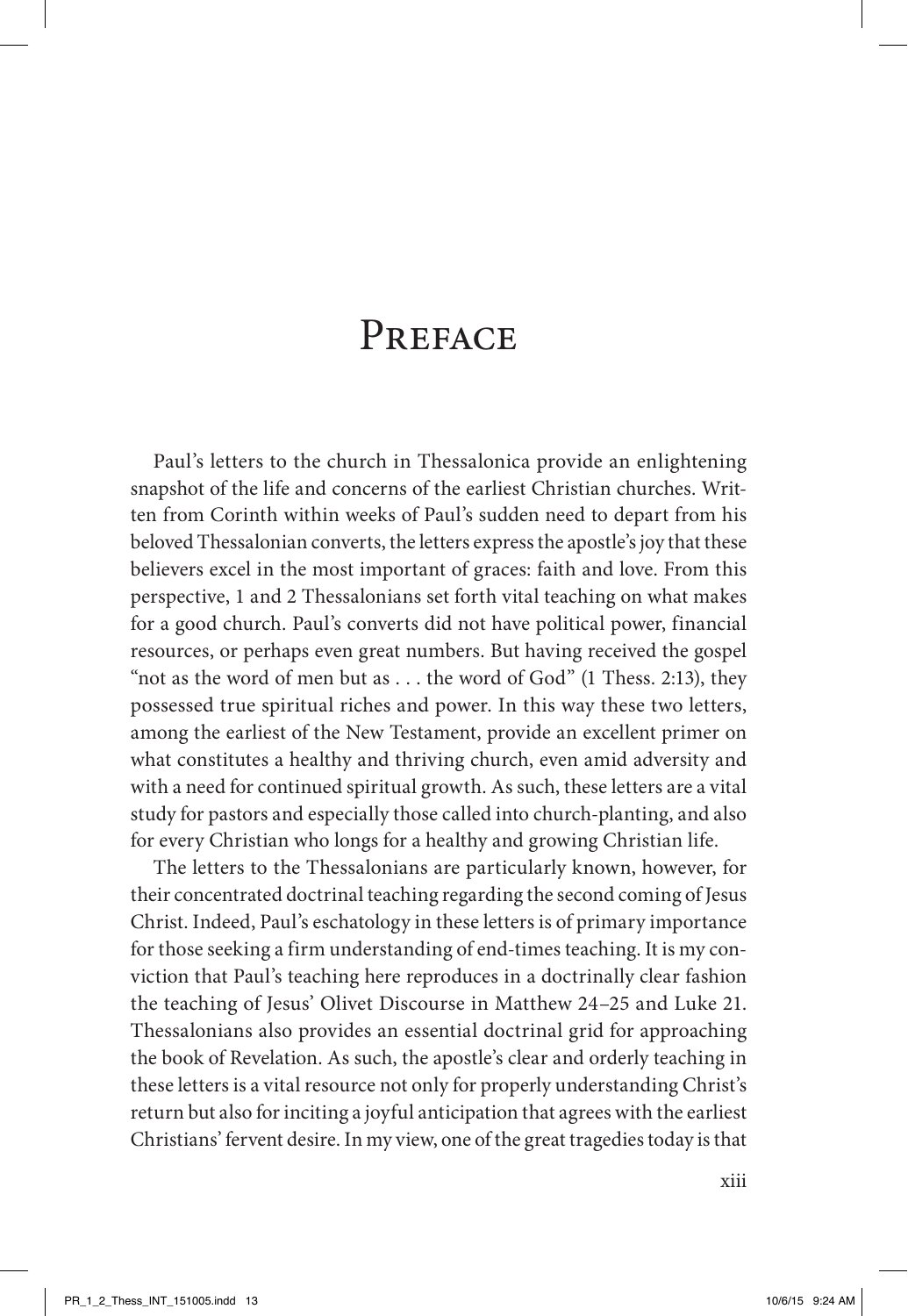### *Preface*

so many Christians have been led to face the thought of Jesus' return with fear and dread. But for Paul and his Thessalonian readers, Christ's coming is nothing less than "our blessed hope, the appearing of the glory of our great God and Savior Jesus Christ" (Titus 2:13). This joyful expectation of Christ's return is clearly communicated in 1 and 2 Thessalonians, so that a careful study of this material will lead to a life-and-death transformation of our hope for the future in the Lord.

The expositions in this commentary were preached to the congregation of Second Presbyterian Church, Greenville, South Carolina. I thank this beloved congregation, with special thanks for the encouragement I have received from the session for my commitment to study and writing. I am always grateful for the ministry partnership of my wife, Sharon, together with the blessing of our five children. This volume is dedicated to L. Edgar Barnhill III, who for many years has been a devoted friend and who is a stalwart servant of Christ and his church. Most of all, I thank and praise the Lord and Savior Jesus Christ, who will soon return "with a cry of command, with the voice of an archangel, and with the sound of the trumpet of God" (1 Thess. 4:16). To him be glory forever.

> Richard D. Phillips Greenville, South Carolina June 2015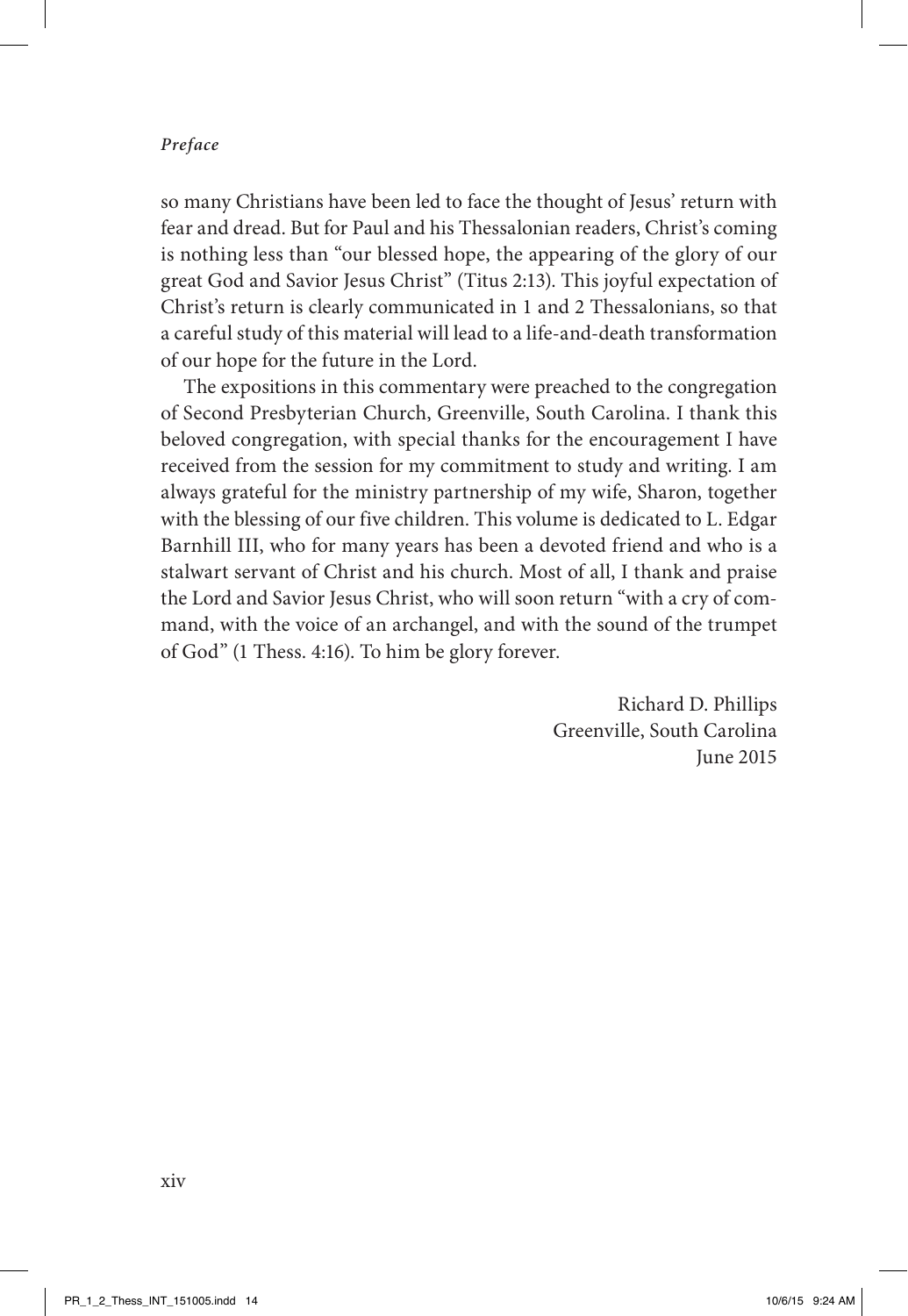

# STANDING FAST IN THE LORD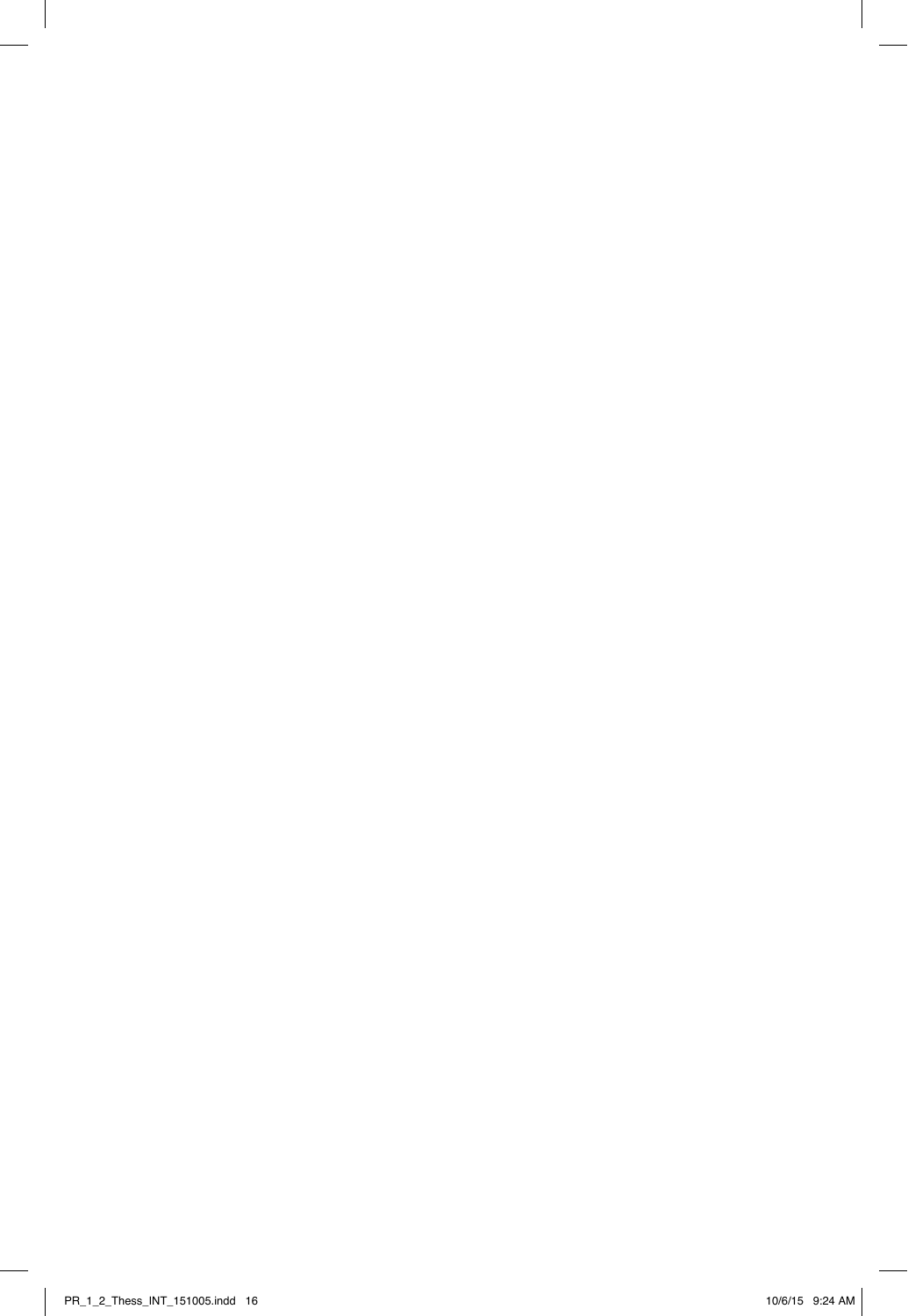## 1

# To the Thessalonians

## *1 Thessalonians 1:1*

*Paul, Silvanus, and Timothy, To the church of the Thessalonians in God the Father and the Lord Jesus Christ: Grace to you and peace*. (1 Thess. 1:1)



veryone can use a little encouragement. When the famous painter Benjamin West was a boy, he decided to paint a picture of his sister while his mother was out. Gathering some bottles of ink and paper, he soon made an awful mess in the house. When his mother returned, she saw the mess but also her son's attempt at making art. Instead of scolding him, she picked up the portrait and declared, "What a beautiful

picture of your sister!" and kissed her son. West later recalled, "With that kiss I became a painter."1

### **Paul's Encouragement over the Thessalonians**

Encouragement is so valuable that even the apostle Paul needed it. Having recently arrived in the decadent port city of Corinth, the apostle could only

1. Quoted in Michael P. Green, *1500 Illustrations for Biblical Preaching* (Grand Rapids: Baker, 1982), 119.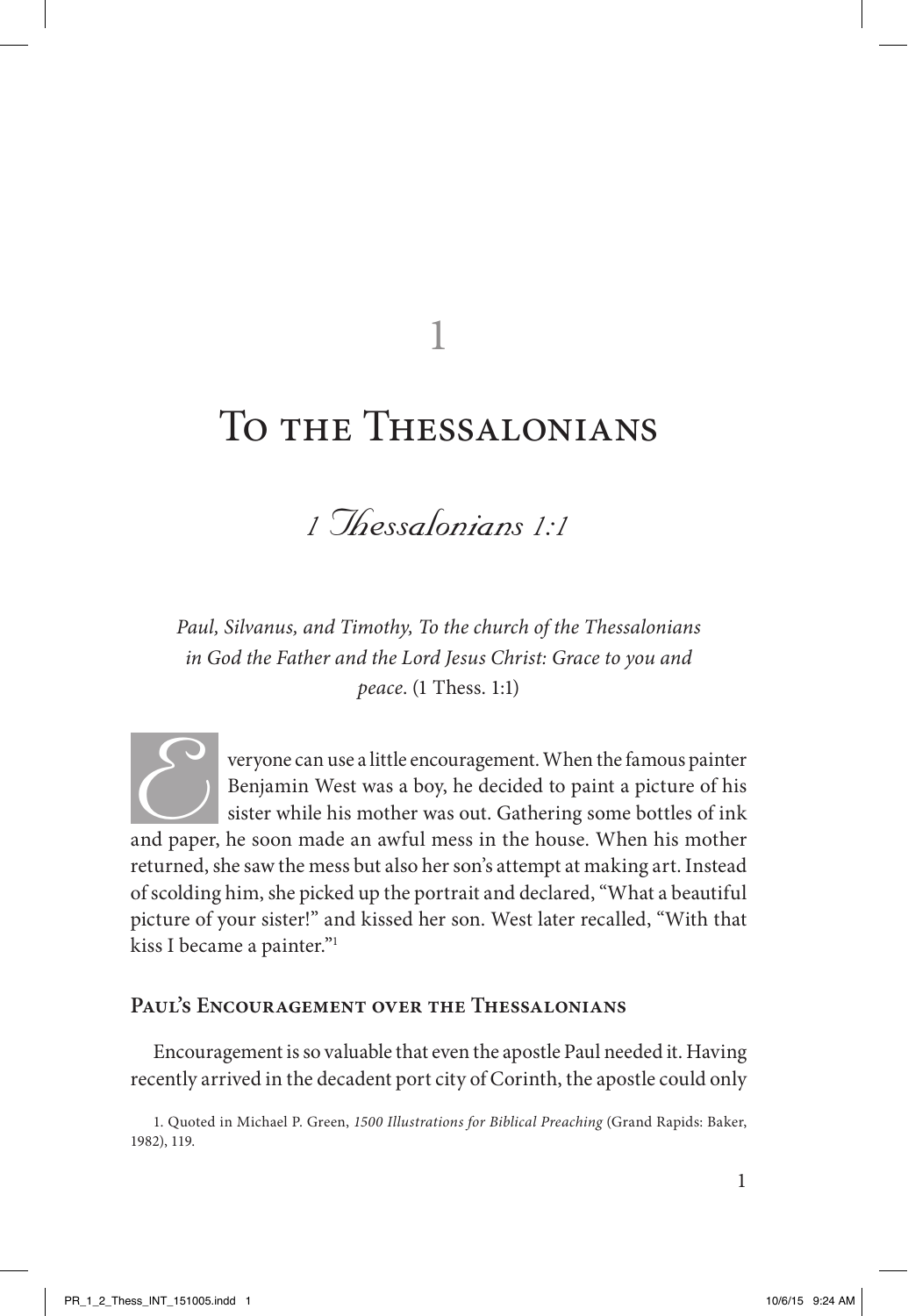have been discouraged by his recent experience as an evangelist. Landing in Greece at the city of Philippi, he had gained noteworthy converts such as Lydia and the Philippian jailer. But after a false arrest and savage beating, Paul and his colleagues were asked to leave the city (Acts 16:11–40). Moving along the Aegean coast, he next came to Thessalonica. After preaching in the synagogue there, some Jews and "a great many" devout Greeks came to faith in Christ (17:4). This success roused the anger of the Jewish leaders, who raised a disturbance against the Christians, so that once again Paul left town after only a short stay. On the apostle went to Berea and then Athens, where he preached a famous sermon on Mars Hill but once again had to leave only a small band of converts behind.

From Athens, Paul sent his young assistant Timothy back to Thessalonica to minister to the believers whom they had left there (1 Thess. 3:1–2). Shortly after Paul arrived in Corinth, Timothy returned with news that lifted the apostle's spirits: "Now that Timothy has come to us from you, and has brought us the good news of your faith and love . . . we have been comforted about you through your faith" (vv. 6–7). "For now we live," Paul exclaimed, "if you are standing fast in the Lord" (v. 8).

Paul wrote 1 Thessalonians to express his joy in the believers' faith. Based on information from the book of Acts, scholars date this letter during the year A.D. 50 or 51, making it one of the oldest New Testament documents, with only Galatians and James likely to have been written earlier. First Thessalonians is one of Paul's most encouraging writings, expressing his relief and joy. Leon Morris comments:

[Paul] wrote in exultation of spirit, having just heard the good news of the way in which they were standing fast. He wrote to let them know how thankful he was. He wrote to let them know of his tender concern for them. He wrote to encourage them in the face of the opposition, even persecution, that still confronted them. He wrote to give them fuller information about matters in which their zeal had outdistanced their knowledge. He wrote to put them further along the Christian way that meant so much to him and to them. $2$ 

These are matters in which we, too, need to be encouraged and instructed, for which purpose the Holy Spirit inspired 1 Thessalonians and preserved it for many generations of Christians.

2. Leon Morris, *The First and Second Epistles to the Thessalonians*, New International Commentary on the New Testament (Grand Rapids: Eerdmans, 1959), 23.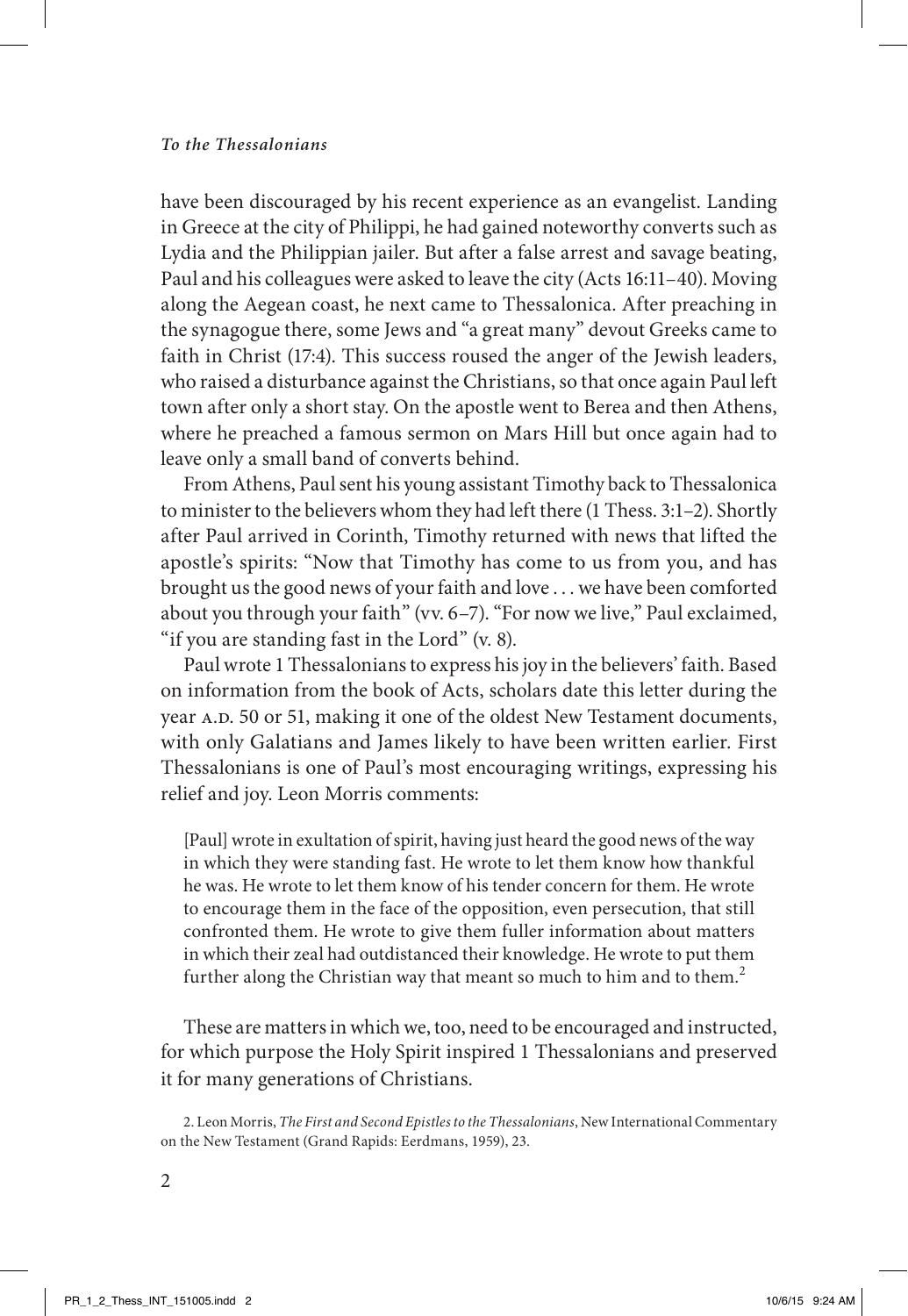### **Paul and Friends**

Our letters today normally begin by addressing the recipient: "Dear So and So." First Thessalonians follows the ancient practice of first identifying the author(s): "Paul, Silvanus, and Timothy" (1 Thess. 1:1). These opening words remind us that this book is not an abstract theological treatise, but a letter. The teaching given here is not intended for highly trained specialists but for ordinary Christians of all kinds. The letter served to bridge the gap of space between apostle and church for the sake of ministry. The same letter bridges the gap of time between Christians today and the apostles who were charged to provide the foundational teaching of doctrine and practice for the followers of Christ.

It is noteworthy that Paul's salutation includes the names of his two assistants, both of whom had helped to plant the Thessalonian church. *Silvanus* is a Greek rendering of *Silas*; one bearing that name preached the gospel alongside Paul. Silas is first seen at the Jerusalem Council, where he is described as one of the "leading men" of the Jerusalem church (Acts 15:22). After the Jerusalem Council affirmed the acceptance of the Gentile churches, Silas was sent with Paul and Barnabas to Antioch with this news. He is identified as a prophet (v. 32), which means that while he was not formally invested with apostolic authority, he was inspired by the Holy Spirit to provide revelation from God. After Paul and Barnabas disputed and parted ways, Paul chose Silas, whose character and gifts made him a valuable partner in evangelism and church-planting (v. 40).

Early in Paul and Silas's first missionary journey together (Paul's third journey), they encountered Timothy at the church of Lystra. Timothy was a young man of good reputation whose mother was a Jewish believer and whose father was Greek. He joined Paul and Silas as an assistant (Acts 16:1–3) and would go on to serve as Paul's ministerial son and most valued deputy, ultimately serving as pastor of the strategically important church in Ephesus (1 Tim. 1:3).

Paul's pattern of ministering as a team fits the overall New Testament approach of joint rule by a plurality of spiritually gifted and qualified men. Not only did Paul usually minister with partners, but he also gave instructions that a plurality of elders would be placed in charge of local churches after he had departed (see Titus 1:5). This practice reflects a general principle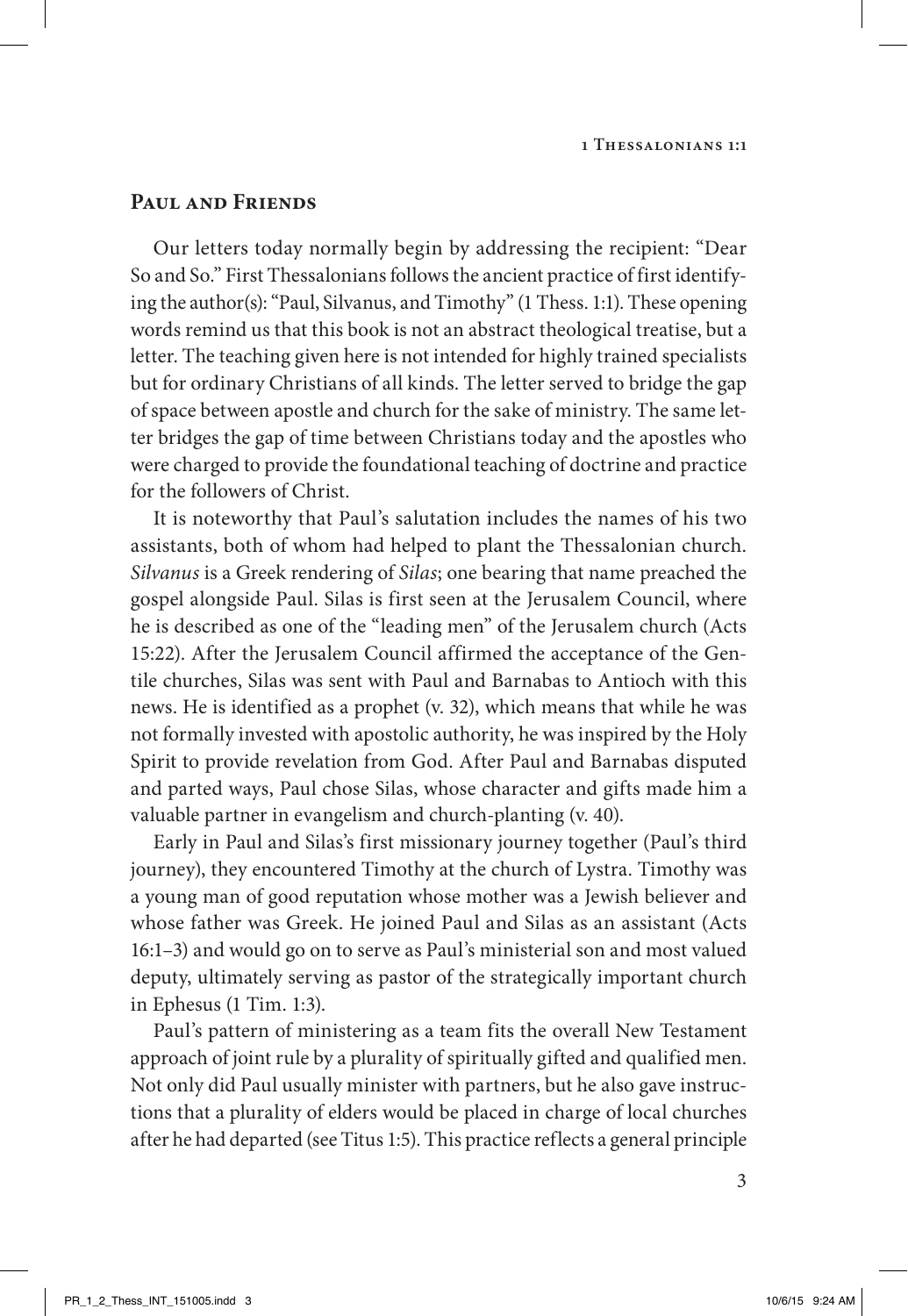that is rooted in Christ's own instruction. Midway in his own ministry, when Jesus commissioned seventy-two evangelists, he sent them throughout Galilee "two by two" (Luke 10:1).

The benefits of this team approach to ministry include emotional, physical, and spiritual support, a balancing of complementary gifts, and a combination of fellowship and accountability that reduces the likelihood of a leader's falling into sin. Moreover, the modeling of camaraderie among a ministry team encourages similar fellowship in the church and encourages all believers to participate in the work of spreading the gospel and building the body of Christ. Although Paul is plainly the principal author of this letter, we can imagine him consulting with his partners and praying with them as they communicated their joint concern together for this fledgling church.

The leading author of 1 Thessalonians was the apostle Paul. Formerly known as *Saul of Tarsus*, this titanic figure of the New Testament is first encountered in the Bible as one of the chief persecutors of the followers of Christ. Saul was so zealous to oppose the gospel that he journeyed from Jerusalem to Damascus to root out the church there. Along the way, he was confronted by a vision of the exalted Lord Jesus, who called him to both faith and apostleship (Acts 9:15–16). With his conversion, Saul's name was changed to *Paul*, meaning "little," perhaps to convey the humility to which the proud Pharisee was called in service to Christ.

As the leading apostle to the Gentiles, Paul wrote thirteen biblical books, making up just under a quarter of the New Testament. In most of his letters, Paul identifies himself as "an apostle" of Jesus Christ. The fact that he did not use this designation in 1 Thessalonians probably reflects how recently he had ministered there, so that his apostolic credentials were well known and accepted.

An apostle is "one who is sent" or "commissioned," and Christ's apostles were commissioned to preach the gospel and form the initial churches. Most importantly, the resurrected Lord Jesus granted them authority to teach and rule on his behalf, empowering them with the inspiration of the Holy Spirit (John 16:13; Acts 1:8). Peter O'Brien states, "As an apostle [Paul] has the authority to proclaim the gospel in both oral and written form, as well as to establish and build up churches."3

3. Peter T. O'Brien, *The Letter to the Ephesians*, Pillar New Testament Commentary (Grand Rapids: Eerdmans, 1999), 84.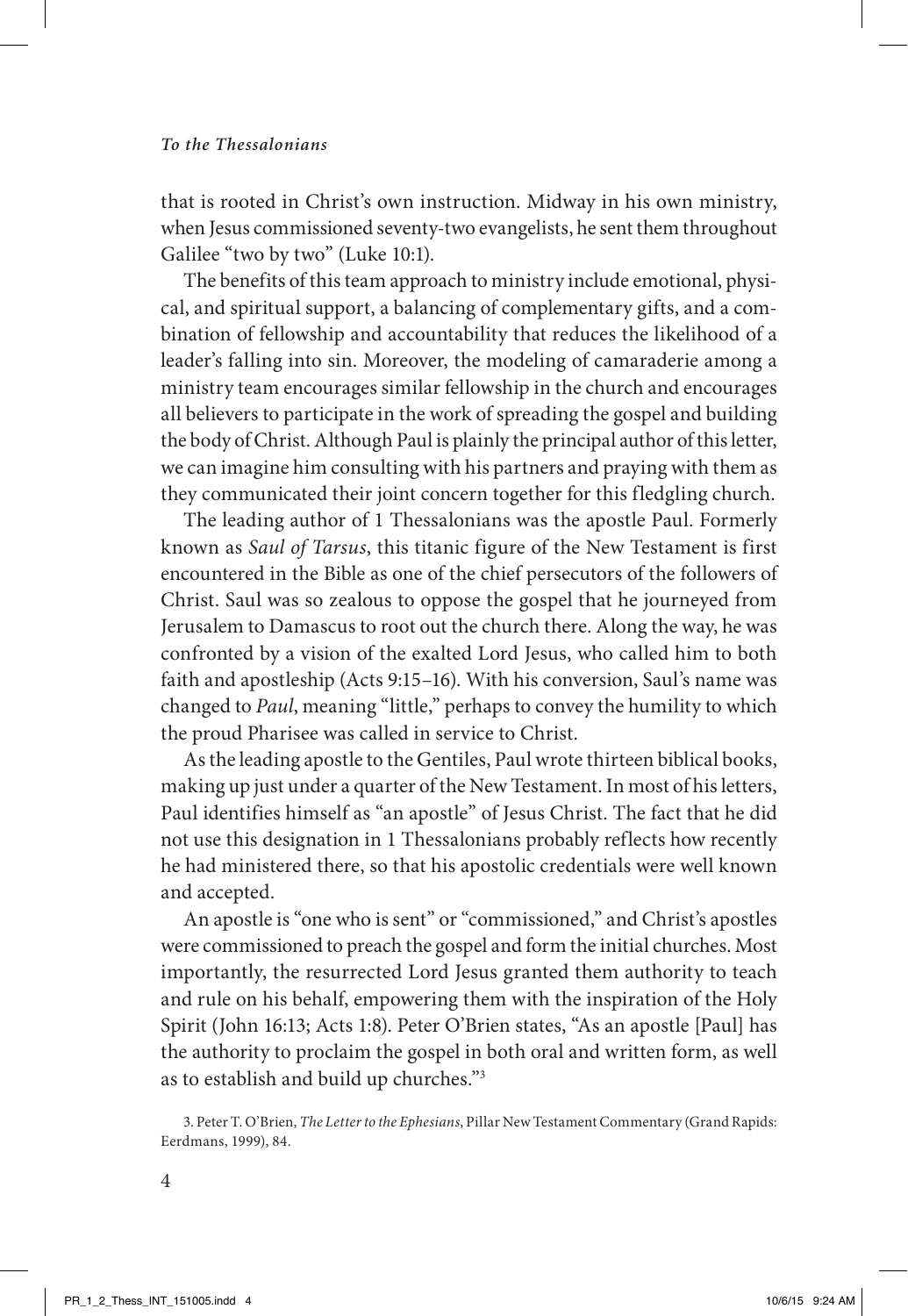Christ's apostles consisted of the original twelve disciples of Jesus, with Matthias added to replace the betrayer Judas Iscariot (Acts 1:16–26). Acts 1:22 establishes the qualifications that an apostle must have been personally discipled by Jesus and an eyewitness of the resurrection. These qualifications show that there can be no apostles today. Moreover, the work of the apostles in founding the church and establishing its doctrine was completed during the initial era of the church. Paul fulfilled the criteria for the apostolic office by means of his conversion and commissioning on the Damascus road. What Jesus said to the Twelve just before his ascension into heaven applies equally to Paul: "You will receive power . . . , and you will be my witnesses" (v. 8). Paul's writing, like that of the other apostles, is the exalted Christ's own Word as the Holy Spirit inspired these official messengers from Christ to his church.

### **The Church in God and in Christ**

After identifying the senders, ancient letters typically stated the recipients. Paul addressed this letter: "To the church of the Thessalonians in God the Father and the Lord Jesus Christ" (1 Thess. 1:1).

The Greek word for *church* is *ekklesia*, which has the general meaning of "assembly." In the Greek society of Paul's audience, this word evoked images of the great democratic assemblies in which free citizens met for shared rule. Speaking generally, an *ekklesia* was any body joined together for political, social, or other purposes. The Christian church is a unique kind of assembly that has turned to God through faith in Jesus Christ. Paul's later writings will convey the distinctiveness of the church by referring to his readers as "saints," that is, holy ones who have been separated by God for faith, godliness, ministry, and worship in Christ's name. John Lillie comments: "Called out . . . from the surrounding mass, whether of unbelieving Jews or of heathen idolaters, and quickened individually with a new life, they were, as a church, incorporate one with another, set apart and furnished for holy service, and consecrated to a glorious destiny."4

Most important to the meaning of *church* is the Old Testament background of Israel as the assembly of the Lord. The Greek translation of the

<sup>4.</sup> John Lillie, *Lectures on Paul's Epistles to the Thessalonians*, Tentmaker Classic Commentaries (1860; repr., Stoke-on-Trent, UK: Tentmaker Publications, 2007), 22.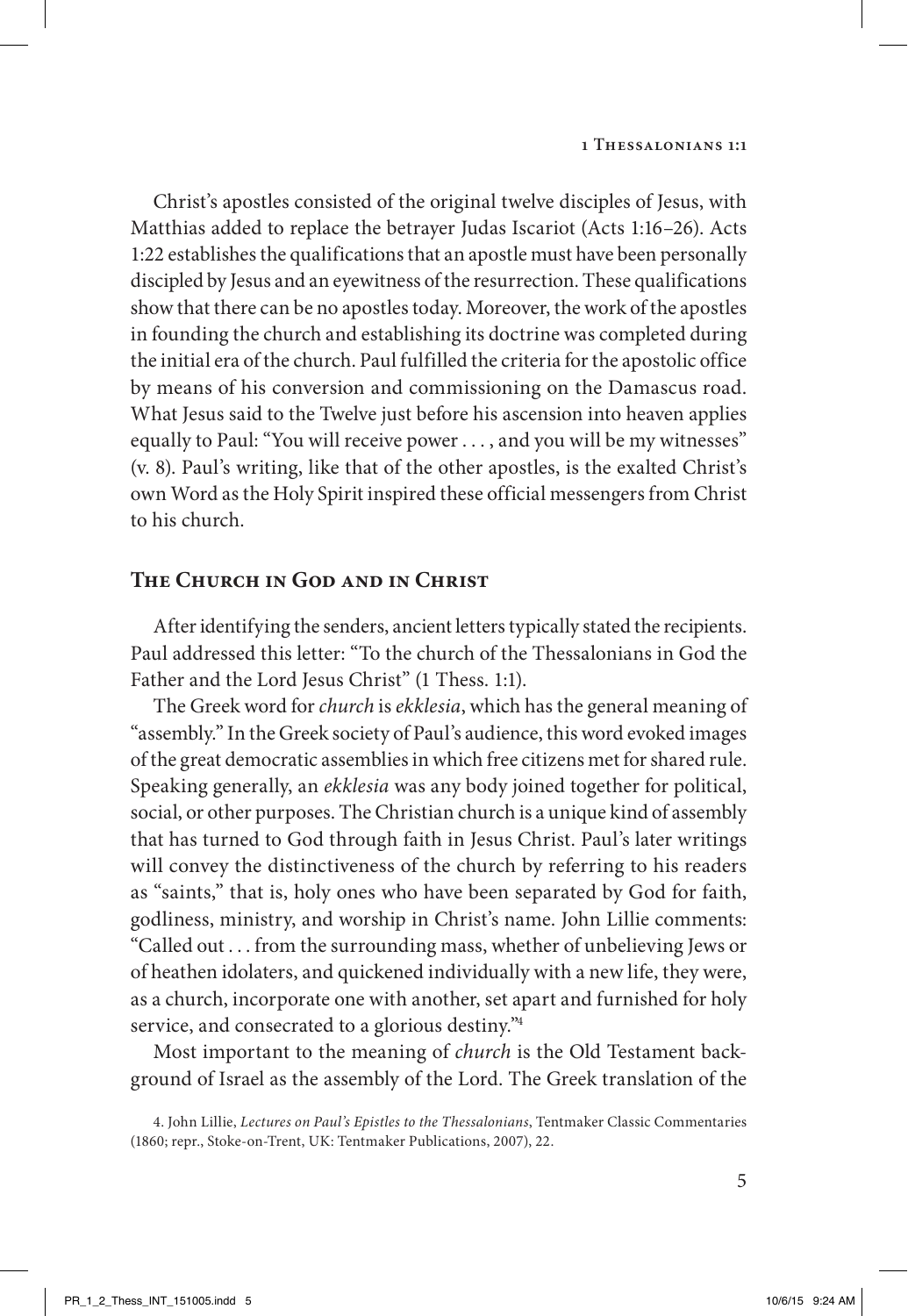Old Testament commonly used in Paul's day (the Septuagint) used *ekklesia* to render the Hebrew word *qahal*, which designated the gathering of Israel as the congregation of God's people. Thus, Paul sees the Christians to whom he is writing as an extension of the ancient people of God who were redeemed in the exodus and called out as a pilgrim nation to serve and worship the Lord. G. K. Beale observes: "In this light, the Thessalonian church was part of the true Israelite congregation of God's people who had been established by Messiah Jesus' latter-day redemptive work."5

Seeing the church as the great assembly of God's people throughout history highlights its importance to the Christian faith and life. To be a Christian is to be part of the church, both locally and universally. The church provides the communal context for Christian evangelism, discipleship, worship, and ministry. When Christians are saved out of the world, they are saved into Christ's church, which serves "to establish group boundaries between saved and unsaved humanity."6

Paul wrote his letter to an assembly of Christians at a particular place and time. His original audience was "the church of the Thessalonians" (1 Thess. 1:1). Christian life and ministry will always have a local feel and flavor. There is a tendency today, however, to exaggerate these differences when it comes to the witness of the gospel. When we think of Paul's various places of ministry, we should note that his strategy varied little, and his doctrine not at all, despite the wide variety of cultural and social contexts in which he served. Paul explained to the Corinthians that he had come to preach "Jesus Christ and him crucified" (1 Cor. 2:2). In a city with a large Jewish population, such as Thessalonica, Paul would begin preaching in the synagogue, proving from the Old Testament that Jesus was the promised Messiah. In a city without many Jews, such as Athens, Paul still preached in order to declare Jesus as Savior and Lord. After his preaching had caused conversions, Paul then discipled and organized a local church to continue preaching the message of Christ.

As the chief city of the northern Greek region of Macedonia, Thessalonica was a strategic location, with probably a quarter-million residents. Since its main street was the primary east-west highway of the Roman Empire, a

<sup>5.</sup> G. K. Beale, *1–2 Thessalonians*, IVP New Testament Commentary Series (Downers Grove, IL: InterVarsity Press, 2003), 42.

<sup>6.</sup> Charles A. Wanamaker, *Epistles to the Thessalonians*, New International Greek Text Commentary (Grand Rapids: Eerdmans, 1990), 71.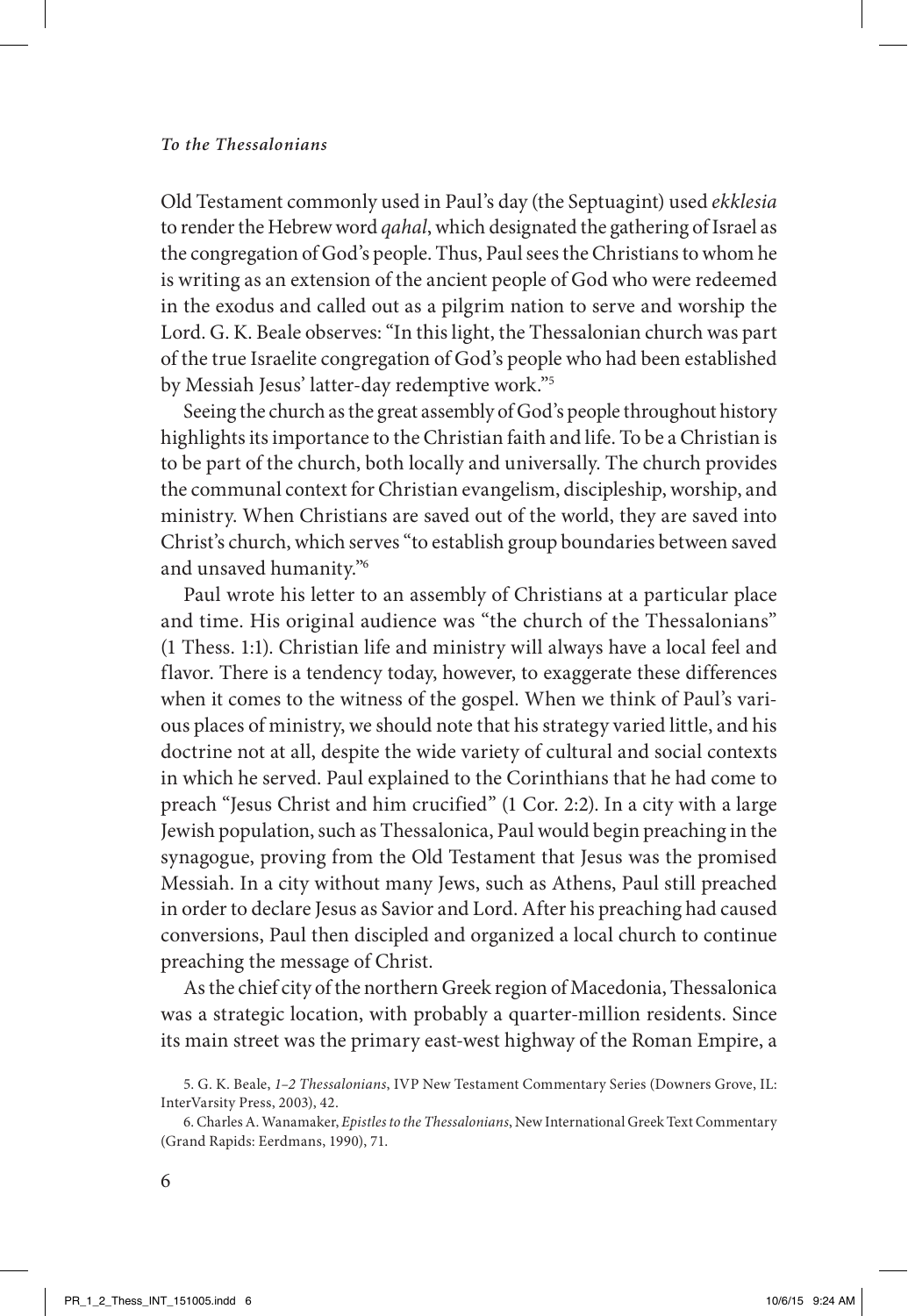strong church in Thessalonica would be well situated to spread the gospel to others. This strategic potential did not cause Paul to change his ministry approach, but it could account in part for the interest and attention he showed to this important church.

Paul's audience may have been located in Thessalonica, but their identity came from God. Paul thus refers to them as "the church of the Thessalonians in God the Father and the Lord Jesus Christ" (1 Thess. 1:1). The worldly city of Thessalonica had proved to be inhospitable to the Christians, causing Paul and his friends to leave and exposing the church to persecution (see Acts 17:1–9). So how encouraging it was for them to know that their life was rooted in God himself, who through Jesus Christ had become their loving Father. Thessalonica might reject them, but God had received them as children. Thessalonica might vilify and persecute them, but God the Father would provide for and save them. Paul's language of being "in God the Father" emphasizes that the church dwells in God, "as not merely the ground of her existence, but as her fortress and high tower, and her eternal home."7 Although these Thessalonians are "newborn Christians, freshly converted from either Judaism or paganism," though their beliefs and "moral standards have been recently adopted," and though "they are being sorely tested by persecution," Paul is still confident of their perseverance "because he knows it is God's church, and because he has confidence in God."8

In addition to its grounding in God the Father, the church is also in "the Lord Jesus Christ" (1 Thess. 1:1). By placing Jesus alongside God the Father, Paul emphasizes the full deity of Christ. This expression, penned a mere twenty years after Christ's death and resurrection, identifies the deity of Christ as an essential article of faith for believers. Paul further notes the deity of Jesus by referring to him as *Lord*. The title *kurios*, or *Lord*, was used in the Greek translation of the Old Testament for *Yahweh*, the personal and covenant name that God had revealed to his people (Ex. 3:14–15). This divine name is now given to Jesus. As Lord, Jesus is sovereign over his people. As *Christ*, which means "Messiah," or "Anointed One," Jesus is the Savior who has atoned for our sins and reconciled us to God. With Jesus as Lord and Savior, the church is to respond obediently to Christ's Word through his

<sup>7.</sup> Lillie, *Thessalonians*, 23.

<sup>8.</sup> John R. W. Stott, *The Message of 1 & 2 Thessalonians*, The Bible Speaks Today (Downers Grove, IL: InterVarsity Press, 1994), 26–27.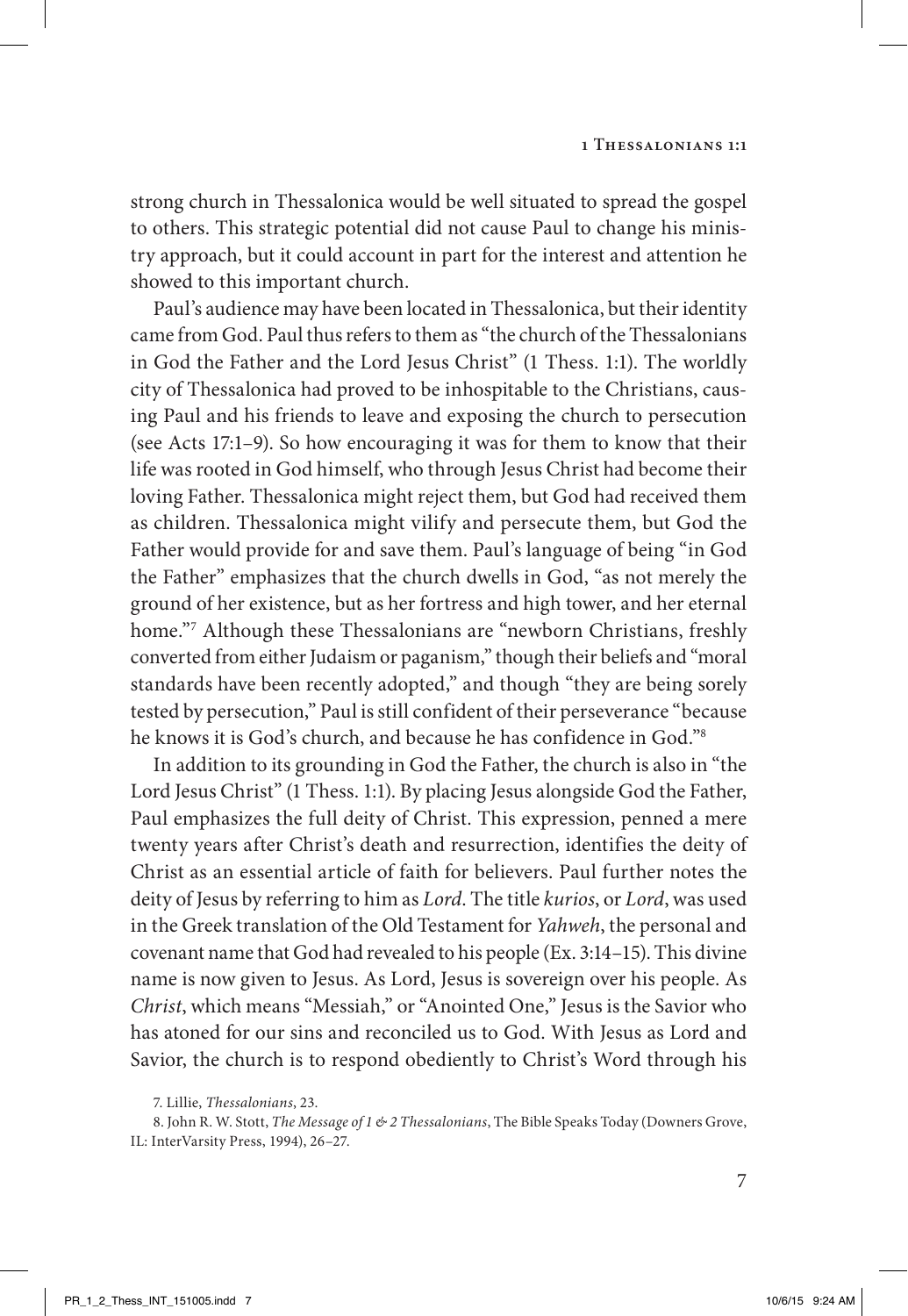apostles, relying on his saving work as the ground of our blessings from God and drawing near to him as the source of our vitality and joy. Since the church is rooted, saved, and enlivened "in God the Father and the Lord Jesus Christ," then the way for a church to most powerfully experience the life and blessings of Christian salvation is to be a God-centered and Christcaptivated church. This includes making the Great Commission that Jesus gave us to proclaim the gospel to the world our overarching concern.

### **Peace to You**

Having identified himself and his partners, and then having biblically defined his audience, Paul concludes his salutation with an expression of divine blessing. Writing out of the encouragement that they had given to him, Paul encourages the Thessalonians with God's rich blessing: "Grace to you and peace" (1 Thess. 1:1). Paul interjects theology into all his greetings, and here he notes the two great themes of salvation: grace and peace.

When we think of the peace of Christ's salvation, we should first think of receiving peace *with* God. The Bible shows that mankind's greatest need is to be restored to a relationship of peace with the God whom we have alienated and offended by our sin. The great problem of humanity is not caused by illiteracy, disease, or bad government. Our true problem is that, having rejected God's rule, we are at war with the sovereign Creator. Paul writes that "the sinful mind is hostile to God. It does not submit to God's law, nor can it do so" (Rom. 8:7 niv). As a result of our guilt for breaking God's law, all men and women are justly condemned under God's wrath (Eph. 2:1–2). "All have sinned and fall short of the glory of God," Paul laments, with this dreadful result: "the wages of sin is death" (Rom. 6:23).

Given the great problems of alienation and condemnation, our great need is the peace with God that Jesus came to provide. The angels proclaimed at his birth: "Glory to God in the highest, and on earth peace among those with whom he is pleased!" (Luke 2:14). Jesus reconciled sinners to God by dying to pay the penalty for our sins, so that through faith we may be justified before God. Paul concludes, "Therefore, since we have been justified by faith, we have peace with God through our Lord Jesus Christ" (Rom. 5:1).

Along with peace *with* God, Christ ministers the peace *of* God in our hearts. The world thinks of peace as the cessation of hostilities: we sign peace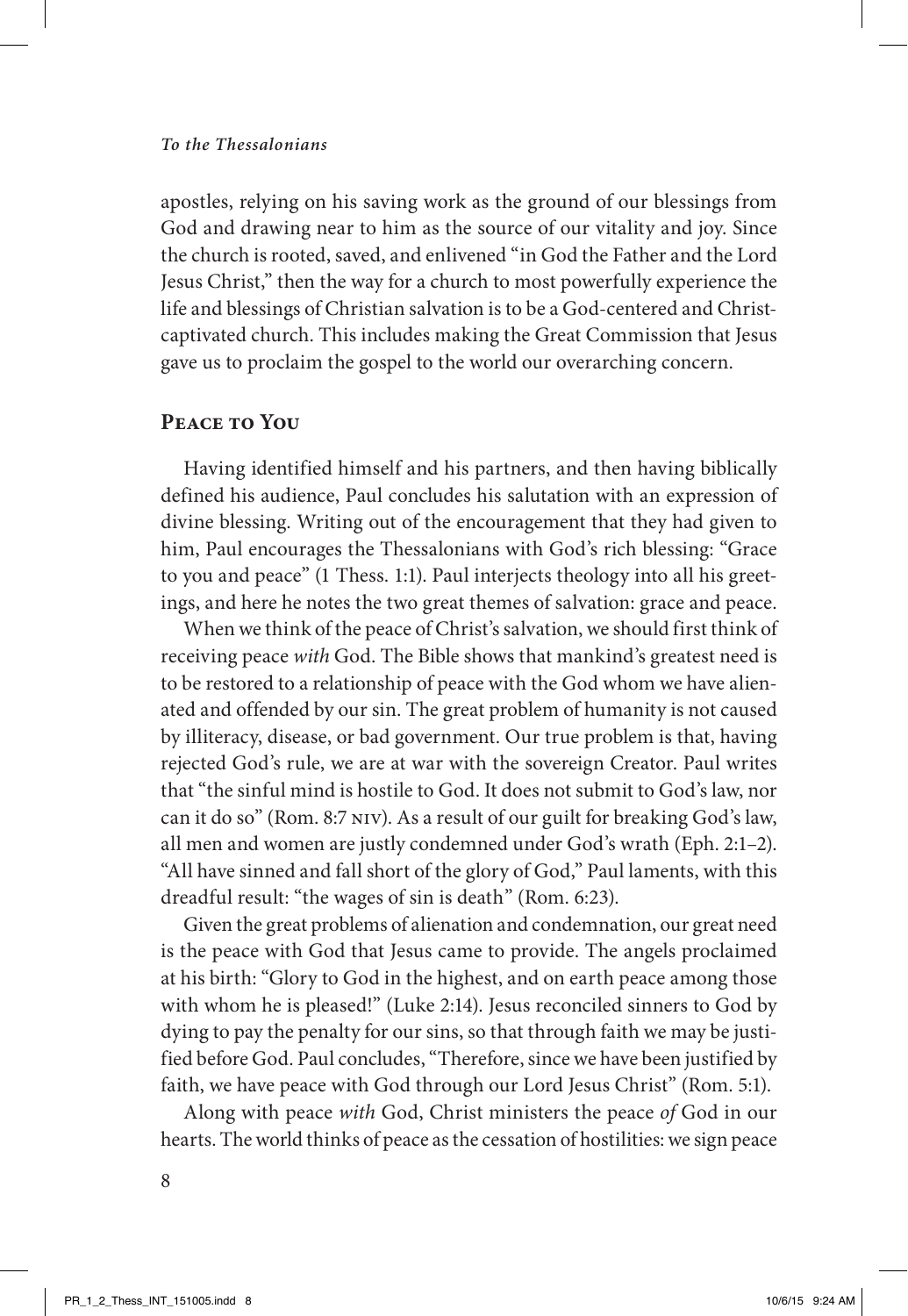treaties and the fighting temporarily stops. The hatred is still there, however, the causes of strife are unrelieved, and no unity or true love arises. But Jesus gives a true and abiding inward peace, producing unity and harmony among men and women. Jesus told his disciples, "Peace I leave with you; my peace I give to you. Not as the world gives do I give to you" (John 14:27).

The biblical idea of peace is designated by the Hebrew word *shalom*, the deep and abiding peace that results when people are right with God. Leon Morris has defined this peace as "a flourishing state of soul."9 This is the peace that David celebrated in Psalm 23: "The LORD is my shepherd," he sang. "I shall not want. He makes me lie down in green pastures. He leads me beside still waters. He restores my soul. . . . Even though I walk through the valley of the shadow of death, I will fear no evil . . . . Surely goodness and mercy shall follow me all the days of my life, and I shall dwell in the house of the LORD forever."

Inner peace comes only through the resurrection power sent by the exalted, reigning Jesus Christ, who restores us to God and gives us his own peace. Indeed, "he himself is our peace" (Eph. 2:14). Do you know peace with God? Are you conscious of his favor and love? Do you love him in return, longing to do his will and know him better? Peace with God comes by confessing your sin to God, trusting Christ's life, death, and resurrection for your salvation, and surrendering your life to "the God of peace," who will "sanctify you completely" through the blood of his Son, Jesus Christ (1 Thess. 5:23). Having received God's peace in Christ, we then are to pursue peace in our relationships and in the world. In his Sermon on the Mount, Jesus challenged each believer to make a practical commitment to peace: "Blessed are the peacemakers, for they shall be called sons of God" (Matt. 5:9).

### **Grace to You**

It is wonderful to know that we can have peace with God and especially encouraging to know that this peace comes as a gift of God's grace in Jesus Christ. This may be why Paul blesses the Thessalonians with the greeting, "Grace to you and peace." It is by grace that we receive the peace of God through Jesus Christ.

<sup>9.</sup> Quoted in J. Philip Arthur, *Patience of Hope: 1 and 2 Thessalonians Simply Explained*, Wellwyn Commentary Series (Ross-shire, UK: Evangelical Press, 1996), 22.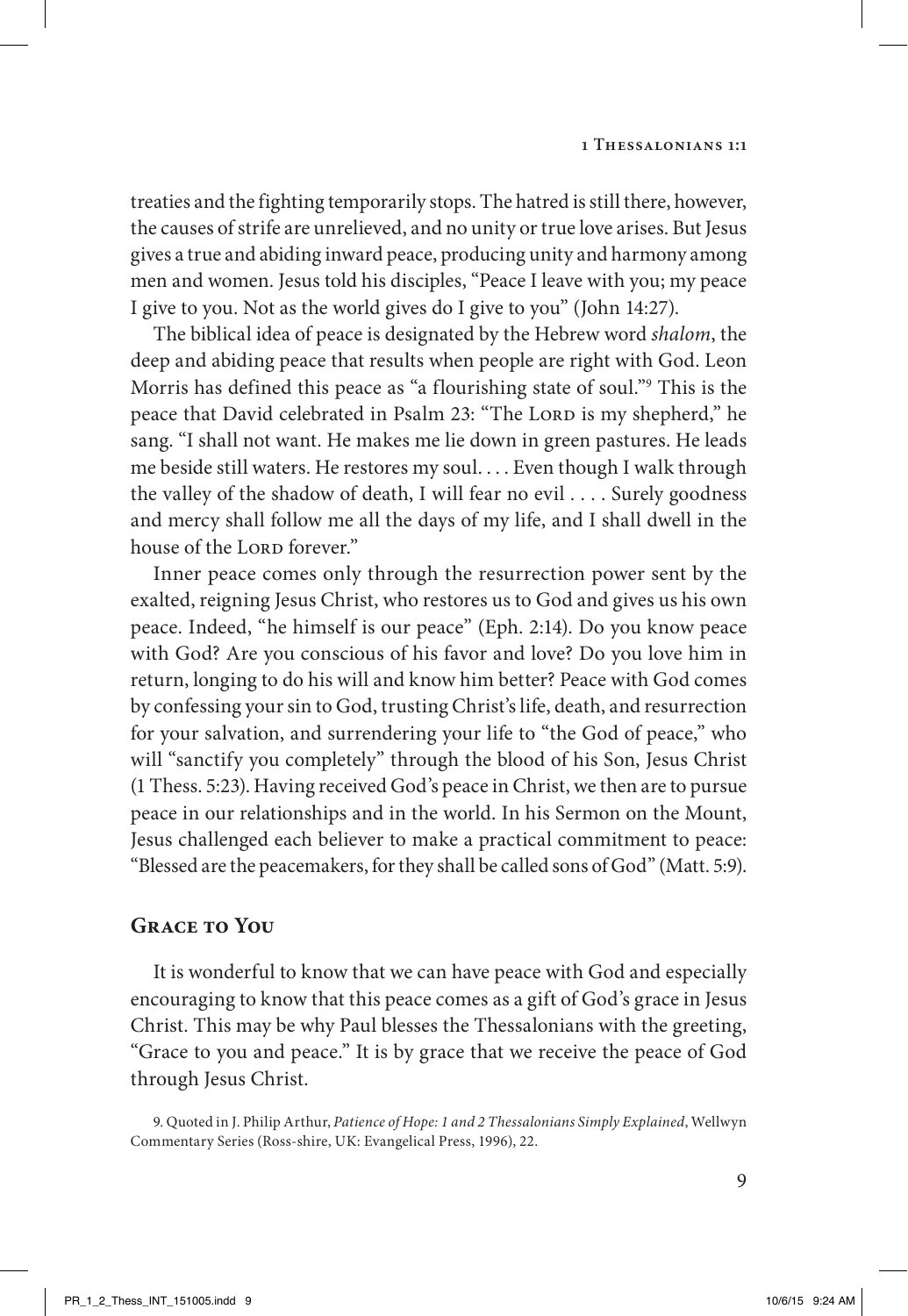#### *To the Thessalonians*

One way for us to think about grace is as a description of what God is like. *Grace* is often defined as "God's unmerited favor." This is true, but it does not go far enough. Grace is God's favor to us when we have merited his condemnation. We have earned God's hatred and wrath, yet he causes us to be forgiven and makes us his precious children. God gives that which is most precious to himself, his only Son, that he might remove our guilt on the cross, reconciling us to his love. The measure of God's grace is the costliness of his gift, and in the giving of Jesus to die for our sins, God has shown himself to abound in grace for sinners.

God's grace finds expression in an unstoppable plan of grace for our salvation. Paul refers to this plan in 1 Thessalonians 1:4–5: "For we know, brothers loved by God, that he has chosen you, because our gospel came to you not only in word, but also in power and in the Holy Spirit and with full conviction." This states that God graciously chose his people in advance (see Eph. 1:4), sent Jesus into the world to achieve their salvation, and then, when the apostles came to preach that good news, granted them his grace so that they would believe and be saved. The entirety of salvation is the work of God's grace! How encouraging it is for beleaguered Christians today, like the Thessalonians of old, to know that our salvation is the free gift of God, according to his sovereign and eternal plan of grace. We may therefore rely utterly on God's grace, giving God all the glory for our blessings in Christ. Though we have all sinned, believers "are justified by [God's] grace as a gift, through the redemption that is in Christ Jesus" (Rom. 3:24).

Grace describes God's unmerited favor and his method of saving sinners. Finally, grace is God's power working in us for newness of life. Later in this letter, Paul will exhort the Thessalonian believers to live in a holy manner that pleases the Lord. "For this is the will of God, your sanctification," he will announce, "that you abstain from sexual immorality" and "that no one transgress and wrong his brother" (1 Thess. 4:3–6). The Thessalonians were no longer to live in the sinful and harmful manner in which they had previously lived as unbelievers, and that their society, like ours, had come to think was inevitable and unavoidable. How can morally depraved sinners change so as to live in a holy and loving way? Paul says at the end of 1 Thessalonians that the God of peace will "sanctify you completely" (5:23). What an encouragement it is to know, Paul exults, the power of God's grace to empower us to live in a way that pleases the Lord and brings blessing to us.